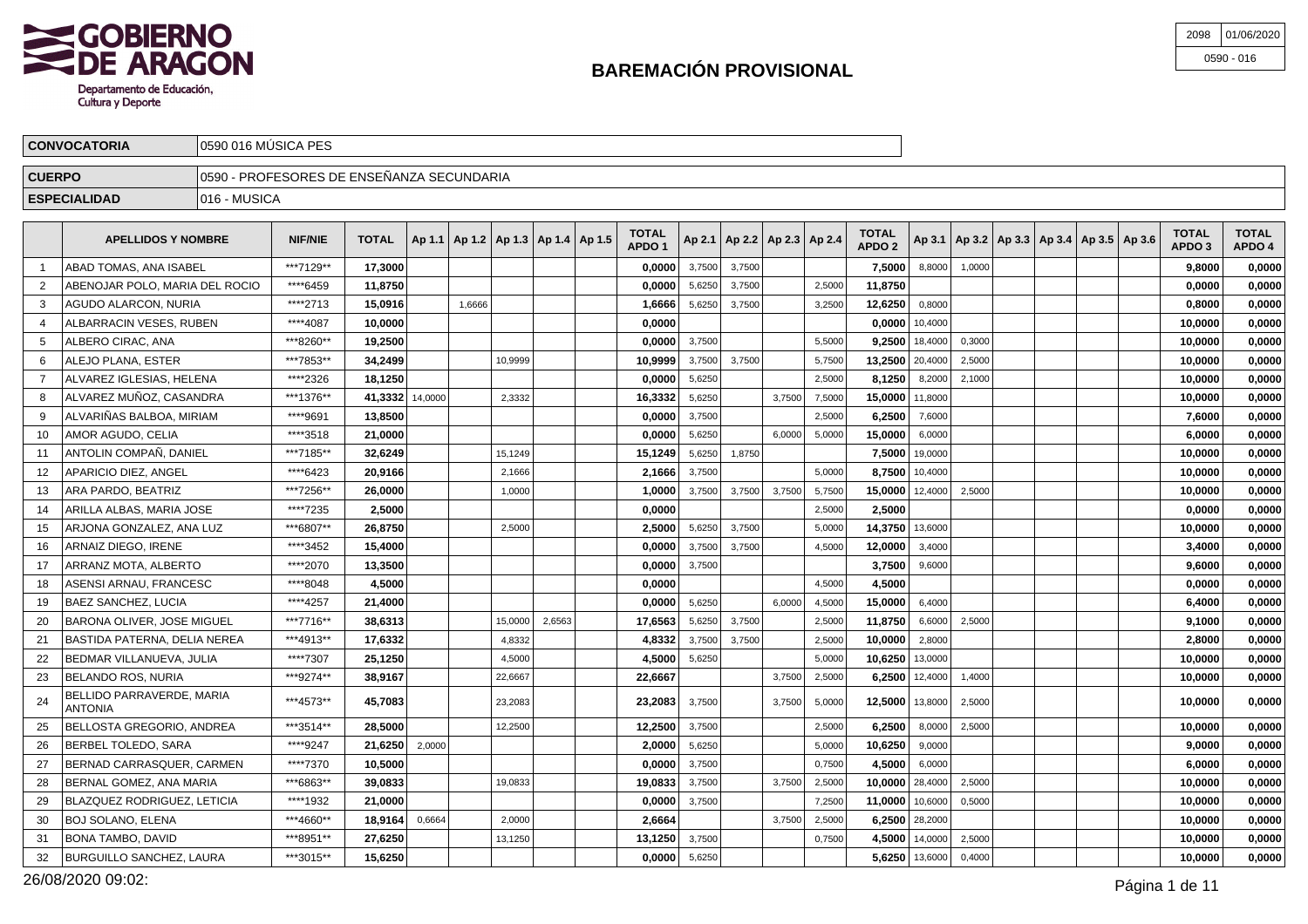

| 2098 | 01/06/2020   |
|------|--------------|
|      | $0590 - 016$ |

|               | <b>CONVOCATORIA</b>                  | 10590 016 MUSICA PES                                                                                                                                                                                                      |           |         |  |  |        |  |  |  |                 |  |  |        |        |        |        |  |                                                         |                                   |                        |
|---------------|--------------------------------------|---------------------------------------------------------------------------------------------------------------------------------------------------------------------------------------------------------------------------|-----------|---------|--|--|--------|--|--|--|-----------------|--|--|--------|--------|--------|--------|--|---------------------------------------------------------|-----------------------------------|------------------------|
| <b>CUERPO</b> |                                      | 10590 - PROFESORES DE ENSEÑANZA SECUNDARIA                                                                                                                                                                                |           |         |  |  |        |  |  |  |                 |  |  |        |        |        |        |  |                                                         |                                   |                        |
|               | 1016 - MUSICA<br><b>ESPECIALIDAD</b> |                                                                                                                                                                                                                           |           |         |  |  |        |  |  |  |                 |  |  |        |        |        |        |  |                                                         |                                   |                        |
|               |                                      | <b>TOTAL</b><br><b>TOTAL</b><br><b>TOTAL</b><br><b>NIF/NIE</b><br>$ $ Ap 2.1   Ap 2.2   Ap 2.3   Ap 2.4  <br>$ $ Ap 1.1   Ap 1.2   Ap 1.3   Ap 1.4   Ap 1.5  <br><b>APELLIDOS Y NOMBRE</b><br>APDO '<br>APDO <sub>2</sub> |           |         |  |  |        |  |  |  |                 |  |  |        |        |        |        |  | $ $ Ap 3.1   Ap 3.2   Ap 3.3   Ap 3.4   Ap 3.5   Ap 3.6 | <b>TOTAL</b><br>APDO <sub>3</sub> | <b>TOTAL</b><br>APDO 4 |
| 33            | CABALLERO BENITO. RAFAEL             |                                                                                                                                                                                                                           | *****2060 | 10,2166 |  |  | 0,1666 |  |  |  | $0,1666$ 3,7500 |  |  | 5,0000 | 8,7500 | 1,0000 | 0,3000 |  |                                                         | ,3000                             | 0,0000                 |

|    | CABALLERO LLANO. DIANA             | ****4023  | 8,5832          |         |         | 2.8332  |        | 2,8332  |        |         | 3.7500         | 2,0000 | 5.7500          |         |        |  |        | 0.0000  | 0,0000 |
|----|------------------------------------|-----------|-----------------|---------|---------|---------|--------|---------|--------|---------|----------------|--------|-----------------|---------|--------|--|--------|---------|--------|
| 35 | CABEZAS JIMENEZ, LUIS MANUEL       | ****3467  | 16,7750         |         |         |         |        | 0,0000  | 5,6250 |         |                | 5,2500 | 10,8750         | 5,4000  | 0,5000 |  |        | 5,9000  | 0,0000 |
| 36 | CALAHORRA FERNANDEZ.<br>INMACULADA | ****4408  | 17,3250         |         |         |         |        | 0.0000  | 5,6250 | 3,7500  | 3.7500         |        | 13.1250         | 2,0000  | 2.2000 |  |        | 4.2000  | 0,0000 |
| 37 | CALLES TIRADO, MANUEL JESUS        | ****1538  | 31,1166         |         | 5.0000  | 1,1666  |        | 6,1666  | 3,7500 |         | 6,2000         | 5,0000 | 14.9500         | 32,2000 |        |  |        | 10,0000 | 0,0000 |
| 38 | CALVO URDANIZ, ZULEMA              | ****7762  | 37.0000         | 3,0000  |         | 11,8750 |        | 14,8750 | 5,6250 |         | 3.7500         | 2,7500 | 12,1250 39,4000 |         | 0.2000 |  |        | 10.0000 | 0,0000 |
| 39 | CAMPILLO ARRIBAS, TANIA            | ****6376  | 16,3000         | 3,0000  |         |         |        | 3,0000  |        |         |                | 5,5000 | 5,5000          | 7,8000  |        |  |        | 7.8000  | 0,0000 |
| 40 | CANCER IBAÑEZ, MARIA PILAR         | ***0277** | 28.0041         | 6.0000  | 4.0625  | 1.6666  |        | 11.7291 | 3.7500 |         | 3.7500         |        | 7.5000          | 8,6000  |        |  | 0.1750 | 8,7750  | 0,0000 |
| 41 | CANO MAQUEDA. DULCE MARIA          | ***7547** | 25,9166         | 1,0000  |         |         | 0,4166 | 1,4166  | 3,7500 | 3,7500  |                | 7,0000 | 14,5000         | 10,4000 |        |  |        | 10,0000 | 0,0000 |
| 42 | CANO ORDOÑEZ. DANIEL               | ***0085** | 30,3500         |         |         | 14.2500 | 1,2500 | 15,5000 | 3,7500 |         |                | 2.5000 | 6.2500          | 8,6000  |        |  |        | 8.6000  | 0,0000 |
| 43 | CAPELO MARTINS, CRISTIANO          | ****7734* | 32,5832         | 3.0000  | 10,0000 | 1,3332  |        | 14,3332 |        | 3,7500  |                | 4,5000 | 8,2500          | 11,6000 |        |  | 0.2250 | 10,0000 | 0,0000 |
| 44 | CARA RUIZ, BEATRIZ                 | ****5960  | 18,7500         |         |         |         |        | 0,0000  | 3,7500 |         |                | 5,0000 | 8.7500          | 10,4000 |        |  |        | 10.0000 | 0,0000 |
| 45 | CARCASONA OTAL, PAOLA              | ***5948** | 23,7332         |         |         | 0,3332  |        | 0,3332  | 5,6250 | 3,7500  |                | 6,2500 | 15,0000         | 6,2000  | 2,2000 |  |        | 8,4000  | 0,0000 |
| 46 | CARIÑENA LLORENTE, ANDREU          | ****2732  | 6.6832          | 2,3332  |         |         |        | 2,3332  | 3,7500 |         |                |        | 3.7500          | 0,6000  |        |  |        | 0.6000  | 0,0000 |
| 47 | CARRASCOSA BLANCO, HECTOR          | ****1676  | 6,2500          |         |         |         |        | 0,0000  |        | 3,7500  |                | 2,5000 | 6.2500          |         |        |  |        | 0.0000  | 0,0000 |
| 48 | CARRION VIDAL, LAURA               | ****1248  | 20,5332         |         |         | 0.3332  |        | 0,3332  | 5,6250 | 3,7500  |                | 7,5000 | 15,0000         | 4,4000  | 0,8000 |  |        | 5.2000  | 0,0000 |
| 49 | CASTIBLANQUE SANCHEZ, CLARA        | ****6435  | 26.9375         | 6,0000  | 0,9375  |         |        | 6.9375  | 3,7500 |         | 3,7500         | 2,5000 | 10.0000         | 10,4000 |        |  |        | 10.0000 | 0,0000 |
| 50 | CEPEDA CASTIZO, PAULA              | ****6906  | 10,6250         |         |         |         |        | 0,0000  | 5,6250 |         |                | 5,0000 | 10.6250         |         |        |  |        | 0.0000  | 0,0000 |
| 51 | CERDA PEREZ. DAVID                 | ***2051** | 31.5624         | 10,0000 |         |         | 3.4374 | 13,4374 | 5,6250 |         |                | 2.5000 | 8.1250          | 28,6000 | 0.6000 |  |        | 10.0000 | 0,0000 |
| 52 | CERDEIRA ALONSO, JUAN RAMON        | ***2665** | 35,7500 20,7500 |         |         |         |        | 20,7500 | 3,7500 | 7,5000  | 7.5000         |        | 15.0000         |         |        |  |        | 0,0000  | 0,0000 |
| 53 | CHAMORRO PULIDO, ADRIAN            | ****9426  | 21,3750         |         |         |         |        | 0.0000  | 5,6250 | 3,7500  |                | 2,0000 | 11,3750 10,4000 |         |        |  |        | 10.0000 | 0,0000 |
| 54 | CHAVARRI ALONSO, EDUARDO           | ****7186  | 25,0000         |         |         |         |        | 0,0000  | 5,6250 | 13,1250 |                | 5,0000 | 15,0000 21,4000 |         | 2,0000 |  |        | 10,0000 | 0,0000 |
| 55 | CHICO SANCHEZ, RAUL                | ***6732** | 23.1143         | 3,3332  |         | 2.3332  | 1,1979 | 6,8643  | 3,7500 |         |                | 2.5000 | 6.2500          | 8,6000  | 1.7000 |  |        | 10,0000 | 0,0000 |
| 56 | CID ALCON, MARIA CASTILLO          | ****6858  | 22,3000         |         |         |         |        | 0,0000  | 3,7500 |         | 3,7500         | 5,0000 | 12,5000         | 9,8000  |        |  |        | 9,8000  | 0,0000 |
| 57 | CID PEREZ. JOSE RUBEN              | ****0796  | 17,0414         | 0.6664  |         | 4.5000  |        | 5,1664  | 5.6250 |         | 3.7500         | 2,5000 | 11.8750         |         |        |  |        | 0.0000  | 0,0000 |
| 58 | CIUDAD CAUDEVILLA, MARIA ESTHER    | ***4444** | 48,8958         |         | 2,3958  | 21,5000 |        | 23,8958 | 3,7500 |         | 6,2500 11,2500 | 2,5000 | 15,0000         | 31,0000 | 2,5000 |  |        | 10,0000 | 0,0000 |
| 59 | CIVERA NASARRE. CRISTINA           | ***0640** | 20.8541         |         | 5.1041  |         |        | 5,1041  |        |         |                | 5,7500 | 5,7500          | 10,0000 | 2,5000 |  |        | 10.0000 | 0,0000 |
| 60 | CLEMENTE CONTE. MARIA DOLORES      | ***1199** | 29.7332         | 3,3332  |         | 15,0000 |        | 18,3332 |        |         |                | 2,0000 | 2.0000          | 9,4000  |        |  |        | 9.4000  | 0,0000 |
| 61 | COBOS REQUENA, ROSA MARIA          | ***8832** | 21,1832         | 3,0000  |         | 1,3332  |        | 4,3332  | 5,6250 |         |                | 5,0000 | 10,6250         | 6,0000  |        |  | 0.2250 | 6,2250  | 0,0000 |
| 62 | COLOMA MARTI. LUIS JOSE            | ****1233  | 13.7500         |         |         |         |        | 0.0000  |        | 3,7500  |                |        | 3.7500          | 13,0000 | 0,6000 |  |        | 10.0000 | 0.0000 |
| 63 | CONDES PERONA, ALBERTO             | ****4786  | 15,3250         |         |         |         |        | 0,0000  | 5,6250 |         |                | 2,5000 | 8,1250          | 7,2000  |        |  |        | 7,2000  | 0,0000 |
| 64 | CONTRERAS ARIAS, JORGE             | ****7111  | 36.5414         | 4,3332  |         | 8.3332  |        | 12.6664 | 5,6250 | 3,7500  | 3,7500         | 8,5000 | 15,0000         | 8,4000  |        |  | 0.4750 | 8.8750  | 0.0000 |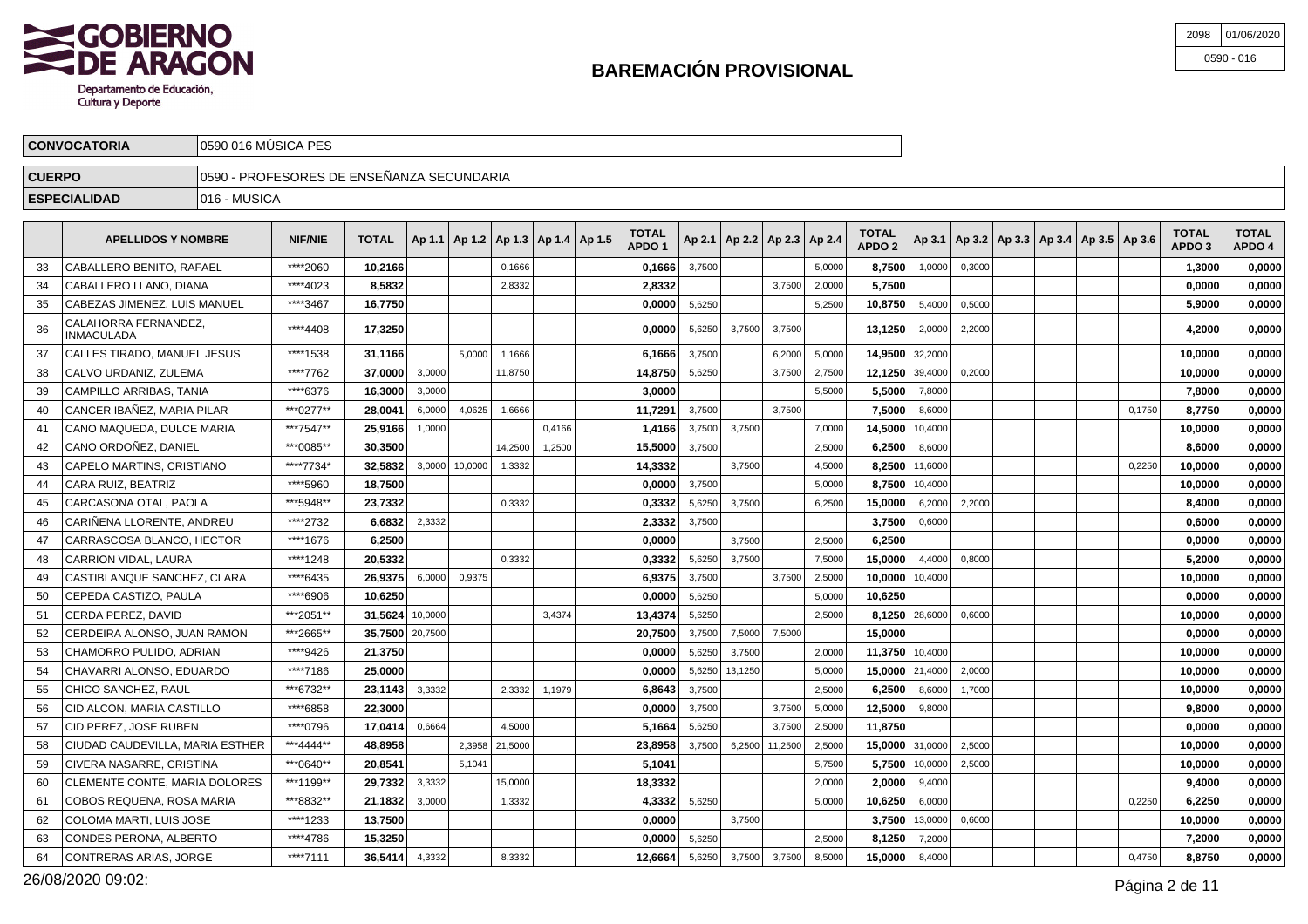

| 2098 | 01/06/2020   |
|------|--------------|
|      | $0590 - 016$ |

|               | <b>CONVOCATORIA</b>       | 10590 016 MÚSICA PES                       |                |              |  |                                            |  |  |  |                 |  |  |  |                                       |                        |  |  |  |                                                         |                                   |                        |
|---------------|---------------------------|--------------------------------------------|----------------|--------------|--|--------------------------------------------|--|--|--|-----------------|--|--|--|---------------------------------------|------------------------|--|--|--|---------------------------------------------------------|-----------------------------------|------------------------|
| <b>CUERPO</b> |                           | 10590 - PROFESORES DE ENSEÑANZA SECUNDARIA |                |              |  |                                            |  |  |  |                 |  |  |  |                                       |                        |  |  |  |                                                         |                                   |                        |
|               | <b>ESPECIALIDAD</b>       | 1016 - MUSICA                              |                |              |  |                                            |  |  |  |                 |  |  |  |                                       |                        |  |  |  |                                                         |                                   |                        |
|               | <b>APELLIDOS Y NOMBRE</b> |                                            | <b>NIF/NIE</b> | <b>TOTAL</b> |  | Ap 1.1   Ap 1.2   Ap 1.3   Ap 1.4   Ap 1.5 |  |  |  | TOTAL<br>APDO 1 |  |  |  | $ $ Ap 2.1   Ap 2.2   Ap 2.3   Ap 2.4 | <b>TOTAL</b><br>APDO 2 |  |  |  | $ $ Ap 3.1   Ap 3.2   Ap 3.3   Ap 3.4   Ap 3.5   Ap 3.6 | <b>TOTAL</b><br>APDO <sub>3</sub> | <b>TOTAL</b><br>APDO 4 |

|    |                                                   |           |                 |         |        |         |        | ט וה    |        |        |        |        | ט וח    |         |        |  | טש וח   |        |
|----|---------------------------------------------------|-----------|-----------------|---------|--------|---------|--------|---------|--------|--------|--------|--------|---------|---------|--------|--|---------|--------|
| 65 | CORNAGO LAFUENTE, CAROLINA<br><b>RAQUE</b>        | ***8371** | 27.7438         | 4,3332  | 1.9791 |         |        | 6,3123  |        |        | 7.5000 | 2,5000 | 10.0000 | 8,6000  | 2.5000 |  | 10.0000 | 1,4315 |
| 66 | CORRIOLS FERNANDEZ, FRANCISCO<br><b>ALEJANDRO</b> | ****7469  | 23,5000         | 1,0000  |        |         |        | 1.00001 | 3,7500 |        |        | 8,7500 | 12,5000 | 15,4000 | 1,1000 |  | 10,0000 | 0,0000 |
| 67 | CORTES FERRANDO, AGUSTIN                          | ****5702  | 3,4832          | 2,3332  |        |         |        | 2,3332  |        |        |        | 0,7500 | 0.7500  |         | 0,4000 |  | 0,4000  | 0,0000 |
| 68 | <b>CORTES MARTIN, JAIME</b>                       | ***5169** | 19.1250         |         |        | 1,0000  |        | 1.0000  | 5,6250 |        |        | 2,5000 | 8.1250  | 8,6000  | 2,5000 |  | 10,0000 | 0,0000 |
| 69 | COSTA GRAU. SERGIO                                | ****0737  | 46,4164 27,9998 |         |        | 0.5000  | 1,6666 | 30.1664 | 3.7500 |        |        | 2,5000 | 6.2500  | 33,2000 |        |  | 10.0000 | 0,0000 |
| 70 | COTERO TORRECILLAS, CECILIA                       | ****9314  | 16,5500         |         |        |         |        | 0,0000  | 3,7500 |        |        | 5,5000 | 9,2500  | 5,4000  | 1,9000 |  | 7,3000  | 0,0000 |
| 71 | CRUZ GARCIA, MARINA                               | **** 5944 | 21.0000         |         |        |         |        | 0.0000  | 5,6250 |        | 6.0000 | 5,0000 | 15.0000 | 6,0000  |        |  | 6.0000  | 0,0000 |
| 72 | CUBERO PERALTA, MARIA PILAR                       | ***5123** | 14,3312         |         |        | 1.1666  | 0,3646 | 1,5312  | 3,7500 |        | 3,7500 |        | 7,5000  | 2,8000  | 2,5000 |  | 5,3000  | 0,0000 |
| 73 | DE LA TORRE CASTELLANO, JOSE<br>LUIS              | ****6318  | 27,8122         | 1,6664  | 1,1458 |         |        | 2,8122  | 5,6250 | 7,5000 | 7,5000 | 2,0000 | 15.0000 | 9,6000  | 2,5000 |  | 10,0000 | 0,0000 |
| 74 | DEL EGIDO MAZUELAS, VICTOR<br><b>CANDELAS</b>     | ****8844  | 15.3750         |         |        |         |        | 0.0000  | 5,6250 | 3,7500 |        |        | 9.3750  | 6,0000  |        |  | 6.0000  | 0,0000 |
| 75 | DEL OLMO PEREZ, ALBERTO                           | ****8373  | 19,8750         |         |        |         |        | 0,0000  | 5,6250 |        | 3.7500 | 2,5000 | 11,8750 | 8,0000  |        |  | 8,0000  | 0,0000 |
| 76 | DEL OLMO PEREZ. ALICIA                            | ***1837** | 24.2000         |         |        |         |        | 0.0000  | 5.6250 | 3,7500 | 3.7500 | 3,2500 | 15.0000 | 9,2000  |        |  | 9.2000  | 0,0000 |
| 77 | DEL PRADO CORTES, IRENE                           | ****7236  | 17,3750         |         |        |         |        | 0,0000  | 5,6250 | 3,7500 |        | 5,5000 | 14,8750 |         | 2,5000 |  | 2,5000  | 0,0000 |
| 78 | DELGADO CARLES. FRANCISCO                         | ***7304** | 9.5208          |         | 0.5208 |         |        | 0.5208  |        |        |        | 5.0000 | 5.0000  | 3,2000  | 0.8000 |  | 4.0000  | 0,0000 |
| 79 | DELGADO FERNANDEZ. JOAQUIN                        | ****8437  | 14,5250         |         |        | 1,5000  |        | 1,5000  | 5,6250 |        |        |        | 5,6250  | 7,4000  |        |  | 7,4000  | 0,0000 |
| 80 | DIAZ DEL BLANCO. MANUEL                           | ****8279  | 8.8500          |         |        |         |        | 0.0000  | 3,7500 |        |        | 2,0000 | 5.7500  | 2,8000  | 0,3000 |  | 3,1000  | 0,0000 |
| 81 | DIAZ LUENGO. ESMERALDA                            | ***9777** | 19,4500         | 4,0000  |        | 12,2500 |        | 16,2500 |        |        |        |        | 0.0000  | 3,2000  |        |  | 3,2000  | 0,0000 |
| 82 | DIAZ SUAREZ, LAURA                                | ****5628  | 25,1332         |         |        | 0,3332  |        | 0,3332  | 5,6250 |        | 7.5000 | 5,0000 | 15.0000 | 9,8000  |        |  | 9.8000  | 0,0000 |
| 83 | DIEZ ADIEGO. EVA GLORIA                           | ***7846** | 36.0417         |         |        | 19,7917 |        | 19,7917 |        | 3,7500 |        | 2,5000 | 6.2500  | 17,8000 | 2,5000 |  | 10.0000 | 0,0000 |
| 84 | ESCALONA DEL CAMPO CAÑAVERAL<br><b>MARIO</b>      | ****5749  | 16.8664         | 1,6664  |        |         |        | 1.6664  | 3,7500 | 3,7500 |        | 2,5000 | 10.0000 | 5,2000  |        |  | 5.2000  | 0,0000 |
| 85 | ESCARTIN ARA. ENRIQUE                             | ***5301** | 43.4583         |         |        | 18.4583 |        | 18.4583 | 5.6250 | 3,7500 | 7,5000 | 8,0000 | 15.0000 | 13,4000 | 2.5000 |  | 10.0000 | 0,0000 |
| 86 | EXPOSITO ASCANIO, PATRICIA                        | ****9596  | 7,6500          |         |        |         |        | 0,0000  |        |        |        | 3,2500 | 3,2500  | 4,4000  |        |  | 4,4000  | 0,0000 |
| 87 | FABRE CALOMARDE. BELEN                            | ****5304  | 8.2500          |         |        |         |        | 0.0000  | 3,7500 | 3.7500 |        | 0.7500 | 8.2500  |         |        |  | 0.0000  | 0.0000 |
| 88 | FERNANDEZ BOTAS, ALBA                             | ****8421  | 54.4249         | 32,2499 |        |         |        | 32,2499 | 5.6250 |        | 3.7500 | 3,0000 | 12.3750 | 9,8000  |        |  | 9,8000  | 0,0000 |
| 89 | FERNANDEZ CHAPARRO, PATRICIA                      | ***6637** | 26.3281         |         | 6,9531 |         |        | 6.9531  | 5,6250 |        | 3,7500 |        | 9.3750  | 13,4000 | 2,5000 |  | 10.0000 | 0.0000 |
| 90 | FERNANDEZ GOMEZ, ROBERTO                          | ****5083  | 11,7500         |         |        |         |        | 0,0000  | 3,7500 |        |        | 8,0000 | 11,7500 |         |        |  | 0,0000  | 0,0000 |
| 91 | FERNANDEZ LOPEZ, ROCIO                            | ***3467** | 16,2500         |         |        |         |        | 0,0000  | 3,7500 |        |        | 2,5000 | 6,2500  | 14,2000 | 0,4000 |  | 10,0000 | 0,0000 |
| 92 | FERNANDEZ MARTINEZ, JOSE<br><b>VICENTE</b>        | ***4044** | 13,5500         |         |        |         |        | 0,0000  | 3,7500 |        |        | 4.5000 | 8.2500  | 4,8000  | 0,5000 |  | 5,3000  | 0,0000 |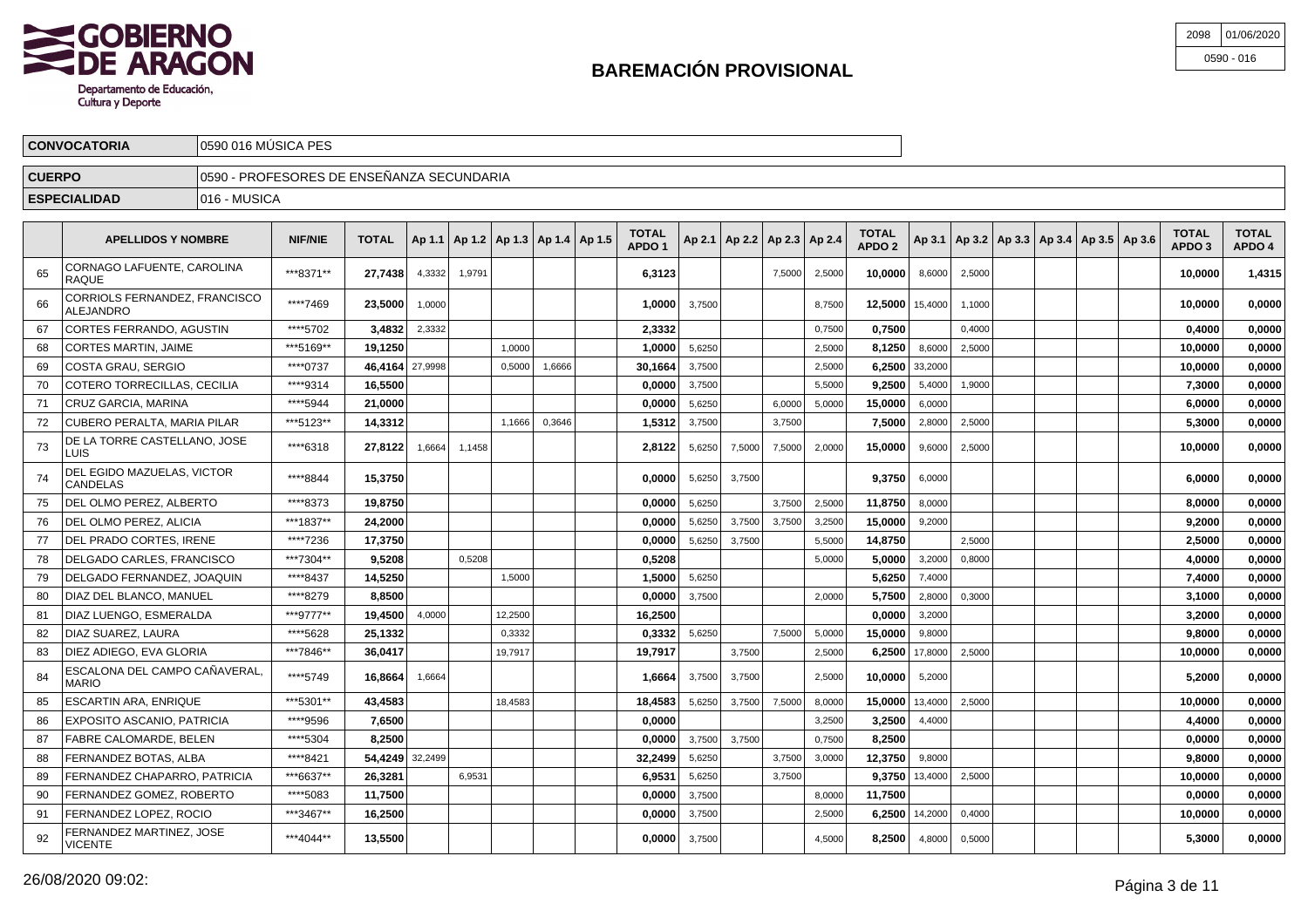

| 2098 | 01/06/2020   |
|------|--------------|
|      | $0590 - 016$ |

|               | <b>CONVOCATORIA</b>                  | 10590 016 MUSICA PES                       |                |              |  |  |  |  |                                            |                                   |  |  |  |                                       |                                   |                                                         |  |  |                                   |                        |
|---------------|--------------------------------------|--------------------------------------------|----------------|--------------|--|--|--|--|--------------------------------------------|-----------------------------------|--|--|--|---------------------------------------|-----------------------------------|---------------------------------------------------------|--|--|-----------------------------------|------------------------|
| <b>CUERPO</b> |                                      | 10590 - PROFESORES DE ENSEÑANZA SECUNDARIA |                |              |  |  |  |  |                                            |                                   |  |  |  |                                       |                                   |                                                         |  |  |                                   |                        |
|               | 1016 - MUSICA<br><b>ESPECIALIDAD</b> |                                            |                |              |  |  |  |  |                                            |                                   |  |  |  |                                       |                                   |                                                         |  |  |                                   |                        |
|               | <b>APELLIDOS Y NOMBRE</b>            |                                            | <b>NIF/NIE</b> | <b>TOTAL</b> |  |  |  |  | Ap 1.1   Ap 1.2   Ap 1.3   Ap 1.4   Ap 1.5 | <b>TOTAL</b><br>APDO <sup>1</sup> |  |  |  | $ $ Ap 2.1   Ap 2.2   Ap 2.3   Ap 2.4 | <b>TOTAL</b><br>APDO <sub>2</sub> | $ $ Ap 3.1   Ap 3.2   Ap 3.3   Ap 3.4   Ap 3.5   Ap 3.6 |  |  | <b>TOTAL</b><br>APDO <sub>3</sub> | <b>TOTAL</b><br>APDO 4 |

|     | FERNANDEZ RUIZ. MARTIN                         | ****3845  | 10,7250         |        |        |         |        | 0,0000  | 5,6250 |        |        | 2,0000  | 7.6250            | 2,2000         | 0,9000 |  |        | 3,1000  | 0,0000 |
|-----|------------------------------------------------|-----------|-----------------|--------|--------|---------|--------|---------|--------|--------|--------|---------|-------------------|----------------|--------|--|--------|---------|--------|
| 94  | FERNANDEZ SANZ, ALEJANDRA                      | *****2484 | 25,0000         |        |        |         |        | 0.0000  | 5,6250 | 1,8750 | 5,7000 | 2,5000  | 15,0000           | 10,2000        | 1,0000 |  |        | 10,0000 | 0,0000 |
| 95  | FERRANDO BOIGUES, FRANCISCO<br><b>SALVADOR</b> | ****9577  | 8.2000          |        |        |         |        | 0.0000  |        |        |        |         | 0.0000            | 8,2000         |        |  |        | 8.2000  | 0,0000 |
| 96  | FERRANDO CRISTOBAL, CARMEN                     | ***7340** | 16.9000         |        |        |         |        | 0.0000  | 5,6250 | 1,8750 |        | 5,0000  | 12,5000           | 4,4000         |        |  |        | 4.4000  | 0.0000 |
| 97  | FERREIRO GARCIA. ANDRES JESUS                  | ***1044** | 17.3164 10.3332 |        |        | 0,3332  |        | 10.6664 | 5,6250 |        |        |         | 5.6250            | 0,8000         |        |  | 0,2250 | 1.0250  | 0,0000 |
| 98  | FLORES GRACIA. ANTOINE                         | ****4942  | 15.8000         |        |        |         |        | 0.0000  | 5.6250 |        |        | 10.5000 | 15,0000           | 0,8000         |        |  |        | 0.8000  | 0,0000 |
| 99  | FORTE MARTINEZ. MARIA                          | ****8265  | 11,6250         |        |        |         |        | 0,0000  | 5,6250 |        |        |         | 5,6250            | 6,0000         |        |  |        | 6.0000  | 0,0000 |
| 100 | FRAGA RIVERA, RUBEN                            | ****6263  | 10,0000         |        |        |         |        | 0,0000  | 5,6250 | 1,8750 |        | 2.5000  | 10,0000           |                |        |  |        | 0,0000  | 0,0000 |
| 101 | FRANCH LOPEZ. RUBEN                            | ****7280  | 7,5000          |        |        |         |        | 0.0000  | 3,7500 | 3,7500 |        |         | 7.5000            |                |        |  |        | 0,0000  | 0,0000 |
| 102 | FRIAS PEREZ, MARIA PILAR                       | ****8253  | 14,0250         |        |        |         |        | 0,0000  | 5,6250 |        |        | 5,0000  | 10,6250           | 2,4000         | 1.0000 |  |        | 3,4000  | 0,0000 |
| 103 | GADEA CARAZO, JESUS JAVIER                     | ***8698** | 8.6500          |        |        |         |        | 0,0000  | 3,7500 |        |        | 4,5000  | 8,2500            |                | 0,4000 |  |        | 0,4000  | 0,0000 |
| 104 | GALLEGO PEREZ, AMANDA                          | ****5653  | 11,2500         |        |        |         |        | 0,0000  | 3,7500 |        |        | 5,0000  | 8,7500            |                | 2,5000 |  |        | 2,5000  | 0,0000 |
| 105 | GALLEGO ZAPICO, RODRIGO                        | ****0954  | 6,2500          |        |        |         |        | 0,0000  | 3,7500 |        |        | 2,5000  | 6,2500            |                |        |  |        | 0,0000  | 0,0000 |
| 106 | GALVEZ JULVEZ. LUIS ANGEL                      | ****1841  | 9.4000          |        |        |         |        | 0.0000  |        |        |        | 7,5000  | 7.5000            | 1,6000         | 0,3000 |  |        | 1.9000  | 0,0000 |
| 107 | <b>GAMEZ HERRAIZ, ANDRES</b>                   | ****2852  | 20,6500         |        |        |         |        | 0.0000  | 3,7500 | 3,7500 |        | 3,2500  | 10.7500           | 7,4000         | 2,5000 |  |        | 9.9000  | 0,0000 |
| 108 | <b>GARCIA ALIAS. HERMINIA ELENA</b>            | ****0275  | 12,2500         |        |        |         |        | 0,0000  | 3,7500 |        |        | 2,5000  | 6.2500            | 6,0000         |        |  |        | 6,0000  | 0,0000 |
| 109 | GARCIA BARRIENTOS. CLARA MARIA                 | ****7127  | 14.8500         |        |        |         |        | 0.0000  | 3,7500 |        |        | 6.0000  | 9.7500            | 2,6000         | 2,5000 |  |        | 5.1000  | 0,0000 |
| 110 | <b>GARCIA GALERA, ENRIQUE</b>                  | ****8962  | 18,4582         | 0,3332 |        |         |        | 0,3332  | 5,6250 |        |        | 2,5000  |                   | 8,1250 22,0000 |        |  |        | 10,0000 | 0,0000 |
| 111 | <b>GARCIA GARCIA, EMMANUEL</b>                 | ****2096  | 3,7500          |        |        |         |        | 0,0000  |        | 3,7500 |        |         | 3,7500            |                |        |  |        | 0,0000  | 0,0000 |
| 112 | GARCIA GOMEZ, MARIO                            | ****5873  | 11,2500         |        |        |         |        | 0,0000  | 3,7500 |        |        | 5,0000  | 8,7500            | 1,6000         | 0,9000 |  |        | 2,5000  | 0,0000 |
| 113 | GARCIA GONZALEZ. FRANCISCO                     | ****1592  | 16,9500         |        |        |         |        | 0,0000  | 3,7500 |        |        | 5,5000  | 9.2500            | 6,4000         | 1,3000 |  |        | 7,7000  | 0,0000 |
| 114 | GARCIA GONZALVEZ, ANTONIO                      | ****0278  | 14,8164         | 0,6664 |        |         |        | 0,6664  | 3,7500 |        |        | 5,0000  | 8,7500            | 5,4000         |        |  |        | 5,4000  | 0,0000 |
| 115 | GARCIA LOPEZ, JOSEP                            | ****7814  | 25,1666         |        |        | 0,1666  |        | 0,1666  | 5,6250 | 5,6250 |        | 5,0000  | 15,0000 11,0000   |                |        |  |        | 10,0000 | 0,0000 |
| 116 | GARCIA MORILLAS. MARIA DEL PILAR               | ****9352  | 18.2479         |        | 0,3125 |         | 0,8854 | 1.1979  | 3,7500 |        |        | 5,0000  | 8.7500            | 8,0000         | 0,3000 |  |        | 8.3000  | 0,0000 |
| 117 | <b>GARCIA PAJARES, CARLOS</b>                  | ****5324  | 4.6664          | 4,6664 |        |         |        | 4,6664  |        |        |        |         | 0.0000            |                |        |  |        | 0.0000  | 0,0000 |
| 118 | GARCIA DE LA SERRANA ARIAS.<br>MARIA JOSE      | ***4390** | 27.8332         | 5,0000 |        | 2,8332  |        | 7.8332  | 3,7500 | 3,7500 |        | 2,5000  | 10.0000   19,8000 |                |        |  |        | 10.0000 | 0.0000 |
| 119 | GARZON CARRASCAL, ALEJO                        | ***7853** | 22,7500         |        |        | 1,5000  |        | 1,5000  | 3,7500 | 3,7500 | 3,7500 |         | 11,2500 10,0000   |                |        |  |        | 10,0000 | 0,0000 |
| 120 | GAZOL GRACIA, FRANCISCO                        | ****3533  | 12,5666         |        |        | 7.6666  |        | 7,6666  |        |        |        | 2,5000  | 2,5000            | 1,6000         | 0,8000 |  |        | 2,4000  | 0,0000 |
| 121 | GIMENEZ CONEJERO. ISABEL MARIA                 | ****8158  | 14.6166         |        |        | 4,1666  |        | 4.1666  | 3,7500 |        |        | 2,5000  | 6.2500            | 2,0000         | 2,2000 |  |        | 4,2000  | 0,0000 |
| 122 | GINER VALERO, VANESA                           | ***2325** | 35,2500         |        |        | 19,0000 |        | 19,0000 | 3.7500 |        |        | 2,5000  | 6.2500            | 12,6000        | 2.5000 |  |        | 10,0000 | 0,0000 |
| 123 | <b>GOMEZ DELGADO, NEFTALI</b>                  | ****3314  | 14.2750         |        |        |         |        | 0.0000  | 5,6250 | 3,7500 |        | 2.5000  | 11,8750 2,4000    |                |        |  |        | 2.4000  | 0,0000 |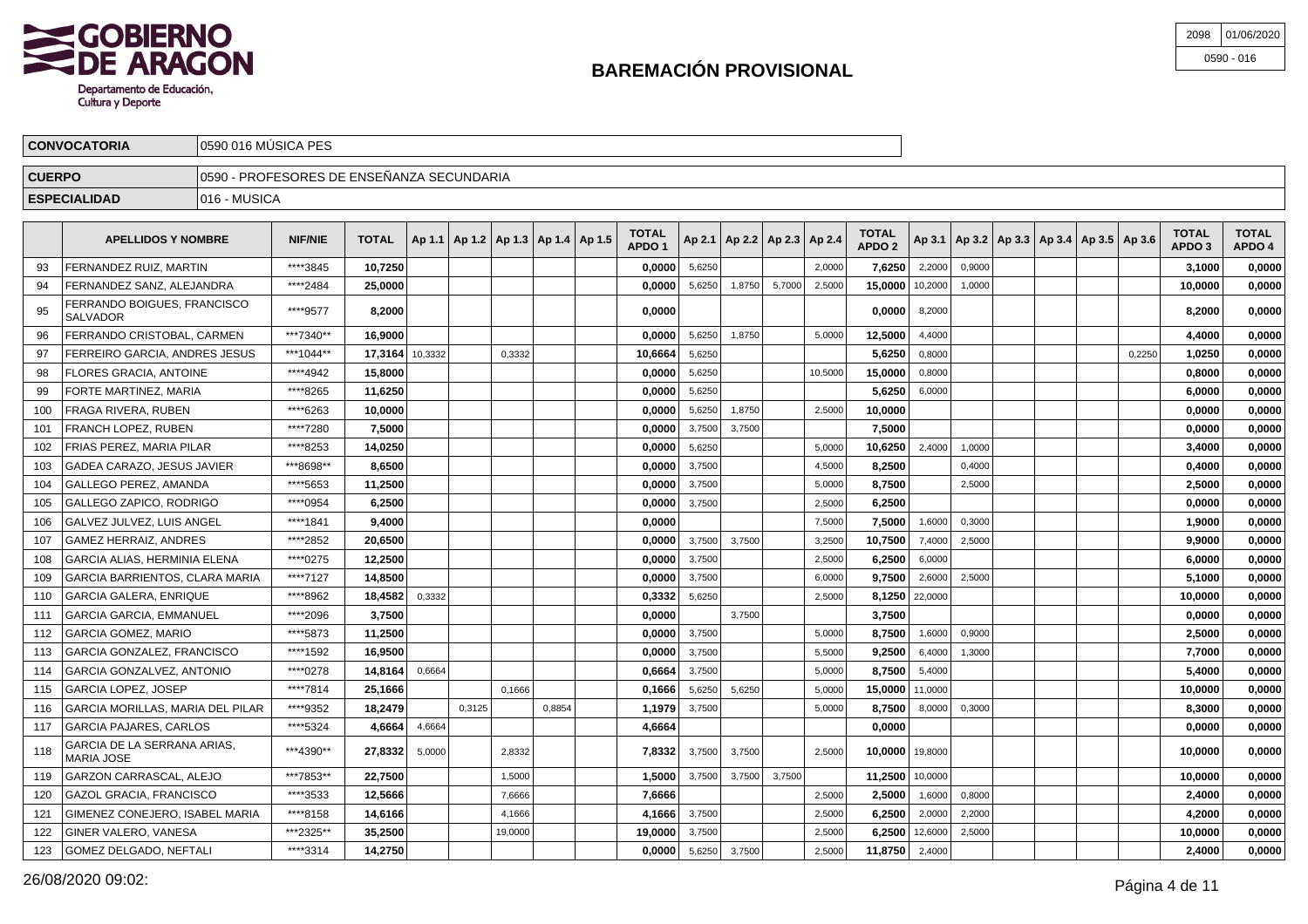

\*\*\*\*9034 **19,1250 0,0000** 5,6250 4,5000 **10,1250** 8,8000 0,2000 **9,0000 0,0000**

\*\*\*\*0039 **13,4914** 0,6664 **0,6664** 5,6250 5,0000 **10,6250** 1,0000 1,2000 **2,2000 0,0000**

\*\*\*\*2930 **2,0000 0,0000** 2,0000 **2,0000 0,0000 0,0000**

\*\*\*\*0634 **16,6664** 0,3332 1,3332 **1,6664** 5,6250 3,7500 10,5000 **15,0000 0,0000 0,0000**

\*\*\*\*3136 **21,6000 0,0000** 5,6250 3,7500 5,7500 **15,0000** 6,6000 **6,6000 0,0000**

\*\*\*\*9751 **19,5000 0,0000** 3,7500 3,7500 2,0000 **9,5000** 14,6000 2,5000 **10,0000 0,0000**

 $\overline{A}$  \*\*\*3868\*\* **36,5000** 19,0000 19,0000 19 19,0000 3,7500 3,7500 3,7500 18,6000 2,5000 2,5000 10,000 10,0000 0,0000 1,0000 1,0000 1,0000 1,0000 1,0000 1,0000 1,0000 1,0000 1,0000 1,0000 1,0000 1,0000 1,0000 1,0000 1,0

\*\*\*6280\*\* **20,4750 0,0000** 5,6250 3,7500 4,5000 **13,8750** 6,6000 **6,6000 0,0000**

\*\*\*8686\*\* **16,2500 0,0000** 6,2500 **6,2500** 14,0000 0,6000 **10,0000 0,0000**

JIMENEZ GOMEZ, ISMAEL \*\*\*\*2487 **29,0416** 7,1666 **7,1666** 5,6250 3,7500 2,5000 **11,8750** 12,0000 2,0000 **10,0000 0,0000**

| 2098 | 01/06/2020   |
|------|--------------|
|      | $0590 - 016$ |

|               | <b>CONVOCATORIA</b>                          | 0590 016 MÚSICA PES                       |                |              |        |        |         |                                            |  |                                   |        |                                   |        |        |                                   |         |                                                     |  |  |  |                                   |                        |
|---------------|----------------------------------------------|-------------------------------------------|----------------|--------------|--------|--------|---------|--------------------------------------------|--|-----------------------------------|--------|-----------------------------------|--------|--------|-----------------------------------|---------|-----------------------------------------------------|--|--|--|-----------------------------------|------------------------|
| <b>CUERPO</b> |                                              | 0590 - PROFESORES DE ENSEÑANZA SECUNDARIA |                |              |        |        |         |                                            |  |                                   |        |                                   |        |        |                                   |         |                                                     |  |  |  |                                   |                        |
|               | <b>ESPECIALIDAD</b>                          | I016 - MUSICA                             |                |              |        |        |         |                                            |  |                                   |        |                                   |        |        |                                   |         |                                                     |  |  |  |                                   |                        |
|               | <b>APELLIDOS Y NOMBRE</b>                    |                                           | <b>NIF/NIE</b> | <b>TOTAL</b> |        |        |         | Ap 1.1   Ap 1.2   Ap 1.3   Ap 1.4   Ap 1.5 |  | <b>TOTAL</b><br>APDO <sub>1</sub> |        | Ap 2.1   Ap 2.2   Ap 2.3   Ap 2.4 |        |        | <b>TOTAL</b><br>APDO <sub>2</sub> |         | Ap 3.1   Ap 3.2   Ap 3.3   Ap 3.4   Ap 3.5   Ap 3.6 |  |  |  | <b>TOTAL</b><br>APDO <sub>3</sub> | <b>TOTAL</b><br>APDO 4 |
| 124           | GOMEZ FERNANDEZ. IRENE                       |                                           | ****2413       | 34,4250      |        |        | 15.6250 |                                            |  | 15,6250                           | 5.6250 | 3,7500                            | 3,7500 | 4.5000 | 15.0000                           | 3,8000  |                                                     |  |  |  | 3,8000                            | 0,0000                 |
| 125           | <b>GOMEZ GARCIA, NATALIA</b>                 |                                           | ****1455       | 4,2188       |        |        |         | 0,4688                                     |  | 0,4688                            | 3,7500 |                                   |        |        | 3,7500                            |         |                                                     |  |  |  | 0,0000                            | 0,0000                 |
| 126           | <b>GOMEZ MARTINEZ, DIANA</b>                 |                                           | ****6754       | 15.0000      |        |        |         |                                            |  | 0.0000                            | 5,6250 | 3,7500                            | 3,7500 | 5,0000 | 15,0000                           |         |                                                     |  |  |  | 0.0000                            | 0.0000                 |
| 127           | GONZALEZ BARRIUSO, ADRIAN                    |                                           | ****5336       | 5.0000       |        |        |         |                                            |  | 0.0000                            |        |                                   |        | 5,0000 | 5.0000                            |         |                                                     |  |  |  | 0.0000                            | 0.0000                 |
| 128           | <b>GONZALEZ CANO, LAURA</b>                  |                                           | ****4329       | 21.6000      |        |        |         |                                            |  | 0,0000                            | 3,7500 |                                   | 6,0000 | 5,5000 | 15,0000                           | 6,6000  |                                                     |  |  |  | 6.6000                            | 0,0000                 |
| 129           | <b>GONZALEZ IGLESIAS, HECTOR</b>             |                                           | ***7350**      | 27.5414      | 1,3332 |        | 1,8332  |                                            |  | 3.1664                            | 5,6250 | 3,7500                            |        | 5,0000 | 14,3750 17,6000                   |         | 1,5000                                              |  |  |  | 10,0000                           | 0.0000                 |
| 130           | GONZALEZ ORDOÑEZ, ELENA                      |                                           | ***2274**      | 11.9166      |        |        | 3,1666  |                                            |  | 3,1666                            | 3,7500 |                                   |        | 5,0000 | 8.7500                            |         |                                                     |  |  |  | 0.0000                            | 0,0000                 |
| 131           | <b>GONZALEZ SENENT, MARIA</b>                |                                           | ****6131       | 22.2750      |        |        |         |                                            |  | 0.0000                            | 5,6250 | 3,7500                            |        | 5,0000 | 14,3750                           | 7,6000  | 0,3000                                              |  |  |  | 7.9000                            | 0,0000                 |
| 132           | <b>GONZALEZ ZERON. BEATRIZ</b>               |                                           | ****7614       | 11,4250      |        |        |         |                                            |  | 0,0000                            | 5,6250 |                                   |        | 2,5000 | 8,1250                            | 0,8000  | 2,5000                                              |  |  |  | 3,3000                            | 0,0000                 |
| 133           | <b>GRAGERA PEREZ, GLORIA</b>                 |                                           | ****9544       | 8.0375       |        | 0.3125 |         |                                            |  | 0,3125                            | 5,6250 |                                   |        |        | 5.6250                            | 0,8000  | 1.3000                                              |  |  |  | 2.1000                            | 0.0000                 |
| 134           | GUILLEN GRACIA, BLANCA PILAR                 |                                           | ****0273       | 13,6500      |        |        |         |                                            |  | 0,0000                            | 3,7500 |                                   |        | 2,5000 | 6,2500                            | 7,4000  |                                                     |  |  |  | 7,4000                            | 0,0000                 |
| 135           | GUINOT BELENGUER, JOSE                       |                                           | ****1553       | 9.9164       | 3.6664 |        |         |                                            |  | 3.6664                            | 3.7500 |                                   |        | 2.5000 | 6,2500                            |         |                                                     |  |  |  | 0.0000                            | 0,0000                 |
| 136           | <b>GUTIERREZ MORALES, JOYMER</b>             |                                           | ****8060*      | 5,7500       |        |        |         |                                            |  | 0,0000                            | 3,7500 |                                   |        | 2,0000 | 5.7500                            |         |                                                     |  |  |  | 0,0000                            | 0,0000                 |
| 137           | HERAS CALONGE, MARTA MARIA                   |                                           | ***0057**      | 19.8000      |        |        |         |                                            |  | 0.0000                            | 5,6250 | 3,7500                            | 7,5000 | 5,0000 | 15,0000                           | 3,6000  | 1,2000                                              |  |  |  | 4.8000                            | 0.0000                 |
| 138           | HERNANDEZ CORNEJO. CLARISA                   |                                           | ****5514       | 22.0000      | 7,0000 |        |         |                                            |  | 7.0000                            |        |                                   |        | 5,0000 | 5.0000                            | 16,2000 |                                                     |  |  |  | 10.0000                           | 0.0000                 |
| 139           | HERNANDEZ GARCIA, FERNANDO                   |                                           | ****6374       | 37,9333      |        |        | 23.3333 |                                            |  | 23,3333                           | 3.7500 | 3,7500                            |        | 2.0000 | 9.5000                            | 2,6000  | 2,5000                                              |  |  |  | 5,1000                            | 0,0000                 |
| 140           | HERNANDEZ MIRAVETE, MARIA                    |                                           | ***2273**      | 16.3125      |        |        |         | 0,3125                                     |  | 0,3125                            | 5,6250 | 5,6250                            | 6,0000 | 8,0000 | 15,0000                           | 1,0000  |                                                     |  |  |  | 1.0000                            | 0.0000                 |
| 141           | <b>HERNANDEZ PAREDES, DANIEL</b>             |                                           | ***7395**      | 6,2500       |        |        |         |                                            |  | 0.0000                            |        | 3,7500                            |        | 2,5000 | 6,2500                            |         |                                                     |  |  |  | 0.0000                            | 0,0000                 |
| 142           | HERNANDEZ SANCHEZ. CARLOS                    |                                           | ****2515       | 11,1250      |        |        |         |                                            |  | 0,0000                            | 5,6250 |                                   |        | 5,5000 | 11,1250                           |         |                                                     |  |  |  | 0.0000                            | 0,0000                 |
| 143           | HIDALGO SOTO, MARIA DE LOS<br><b>ANGELES</b> |                                           | ****0793       | 32,1666      |        |        | 7,1666  |                                            |  | 7,1666                            | 5,6250 |                                   | 3,7500 | 7,5000 | 15,0000 12,0000                   |         |                                                     |  |  |  | 10.0000                           | 0,0000                 |
| 144           | HUERTA POLO, VANESA                          |                                           | ***7366**      | 12,9000      |        |        |         |                                            |  | 0,0000                            | 3,7500 |                                   |        | 3,2500 | 7,0000                            | 3,4000  | 2,5000                                              |  |  |  | 5,9000                            | 0,0000                 |
| 145           | HURTADO ALDEGUER, ADRIAN                     |                                           | ****5935       | 19,6250      |        |        | 11.5000 |                                            |  | 11,5000                           | 5,6250 |                                   |        |        | 5.6250                            | 2,2000  | 0,3000                                              |  |  |  | 2.5000                            | 0,0000                 |

IBAÑEZ LAZARO, FRANCISCO JOSE

JIMENEZ CARRASCO, ALBA MARIA

JIMENEZ ADAN, ADRIAN

JIMENEZ PRADOS, ESTHER

JUANALS MARQUEZ, JAVIER

LABORDA HERNANDEZ, IVAN

LAFARGA AYERBE, MARTA

LAGA SANCHO, RICARDO

LAGARES DIAZ, ALEJANDRO

146

147

148

149

150

151

152

153

154

155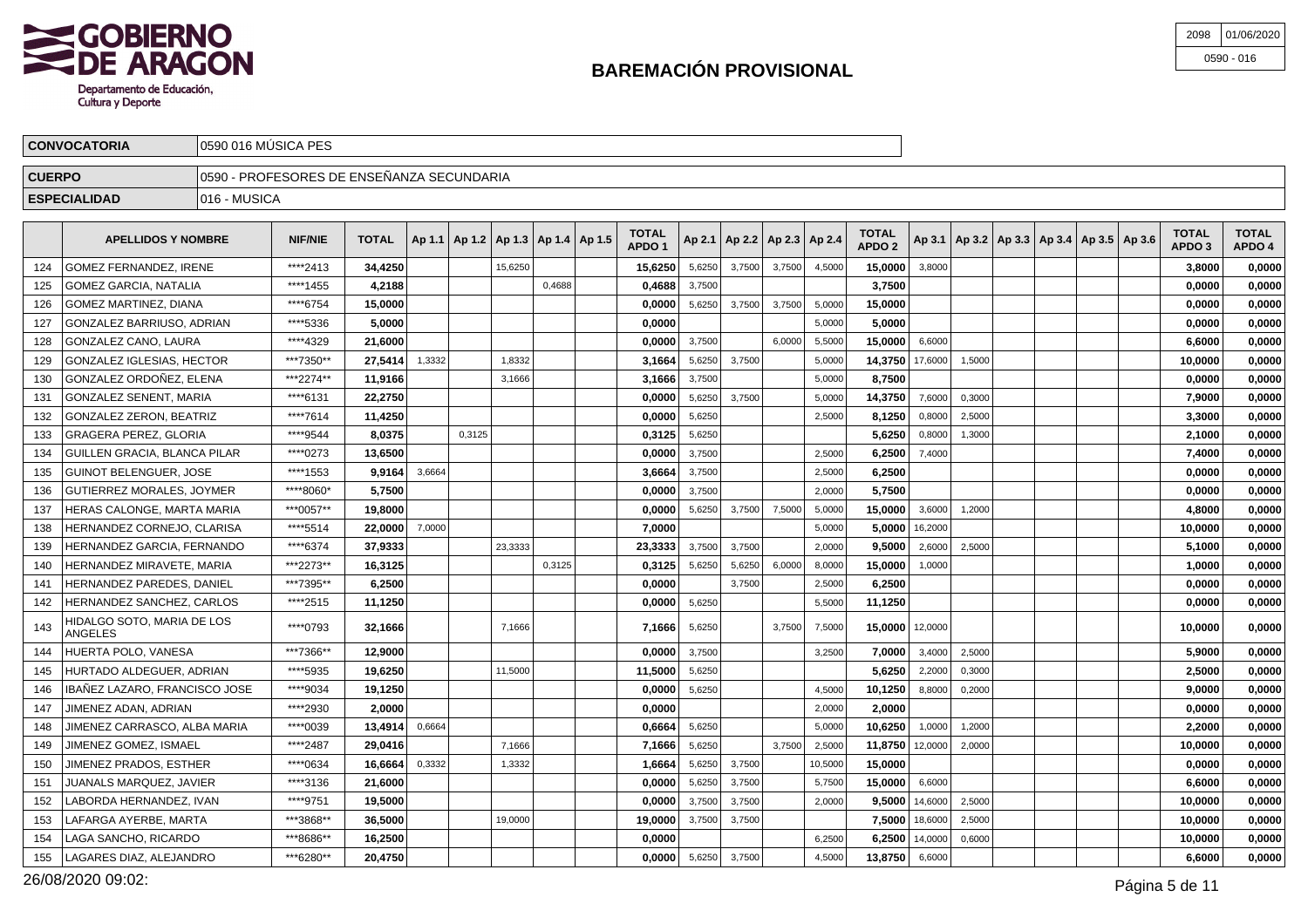

| 2098 01/06/2020 |
|-----------------|
| $0590 - 016$    |

|               | <b>CONVOCATORIA</b> | √l0590 016 MÚSICA PES                      |  |             |               |             |               |   |  |              |  |  |              |        |   |  |              |              |  |
|---------------|---------------------|--------------------------------------------|--|-------------|---------------|-------------|---------------|---|--|--------------|--|--|--------------|--------|---|--|--------------|--------------|--|
| <b>CUERPO</b> |                     | 10590 - PROFESORES DE ENSEÑANZA SECUNDARIA |  |             |               |             |               |   |  |              |  |  |              |        |   |  |              |              |  |
|               | <b>ESPECIALIDAD</b> | 016 - MUSICA                               |  |             |               |             |               |   |  |              |  |  |              |        |   |  |              |              |  |
|               | .                   |                                            |  | $- - - - -$ | $\sim$ $\sim$ | .<br>$\sim$ | $\sim$ $\sim$ | . |  | <b>TOTAL</b> |  |  | <b>TOTAL</b> | $\sim$ | . |  | <b>TOTAL</b> | <b>TOTAL</b> |  |

|     | <b>APELLIDOS Y NOMBRE</b>          | <b>NIF/NIE</b> | <b>TOTAL</b> |        | Ap 1.1   Ap 1.2   Ap 1.3   Ap 1.4   Ap 1.5 |        | TOTAL<br>APDO <sub>1</sub> |        | Ap 2.1   Ap 2.2   Ap 2.3   Ap 2.4 |         |         | <b>TOTAL</b><br>APDO <sub>2</sub> |         | Ap 3.1   Ap 3.2   Ap 3.3   Ap 3.4   Ap 3.5   Ap 3.6 |  |        | TOTAL<br>APDO <sub>3</sub> | <b>TOTAL</b><br>APDO 4 |
|-----|------------------------------------|----------------|--------------|--------|--------------------------------------------|--------|----------------------------|--------|-----------------------------------|---------|---------|-----------------------------------|---------|-----------------------------------------------------|--|--------|----------------------------|------------------------|
| 156 | LAHERA ARENZANA. ALICIA            | ***9600**      | 12,1000      |        |                                            |        | 0.0000                     | 3,7500 |                                   |         | 3,2500  | 7.0000                            | 2,6000  | 2,5000                                              |  |        | 5,1000                     | 0,0000                 |
| 157 | LANCHO MONREAL. PEDRO ANTONIO      | ****7396       | 7.0000       |        |                                            |        | 0.0000                     |        |                                   | 3.7500  | 3,2500  | 7,0000                            |         |                                                     |  |        | 0.0000                     | 0,0000                 |
| 158 | LARA RUANO, GEMA ISABEL            | ***6807**      | 20,8250      |        |                                            |        | 0,0000                     | 5.6250 | 2.5000                            |         | 5.0000  | 13.1250                           | 5,2000  | 2.5000                                              |  |        | 7,7000                     | 0,0000                 |
| 159 | LARRUGA ARENAL, EMILIO JOSE        | ***2643**      | 20.4166      |        |                                            | 1.6666 | 1,6666                     |        |                                   | 3.7500  | 5,0000  | 8.7500 11,0000                    |         | 2.5000                                              |  |        | 10,0000                    | 0,0000                 |
| 160 | LASTRAS FERNANDEZ, MARIO           | ****1201       | 6,2500       |        |                                            |        | 0,0000                     | 3,7500 |                                   |         | 2,5000  | 6,2500                            |         |                                                     |  |        | 0,0000                     | 0,0000                 |
| 161 | LAVILLA CAÑEDO, LIDIA              | ****8725       | 17,7250      |        |                                            |        | 0,0000                     | 5,6250 |                                   |         | 5,5000  | 11,1250                           | 6,6000  |                                                     |  |        | 6,6000                     | 0,0000                 |
| 162 | LLINARES GINER, JAUME              | ****5446       | 21,8750      |        |                                            |        | 0,0000                     | 5,6250 | 3,7500                            |         | 2,5000  | 11,8750 22,4000                   |         | 2,5000                                              |  |        | 10,0000                    | 0,0000                 |
| 163 | LLOPIS DIAGO, VICENT               | ****2541       | 8,2500       |        |                                            |        | 0,0000                     | 3,7500 |                                   |         | 4,5000  | 8,2500                            |         |                                                     |  |        | 0.0000                     | 0,0000                 |
| 164 | LLORENS GOMEZ, JUAN BAUTISTA       | ***5888**      | 27,4582      | 5,3332 |                                            |        | 5,3332                     | 5,6250 | 7,5000                            | 3,7500  | 5,0000  | 15,0000                           | 6,8000  |                                                     |  | 0,3250 | 7,1250                     | 0,0000                 |
| 165 | LOPEZ ARJONA, ROBERTO              | ****8092       | 6,1500       |        |                                            |        | 0,0000                     | 3,7500 |                                   |         | 2,0000  | 5.7500                            |         | 0,4000                                              |  |        | 0.4000                     | 0,0000                 |
| 166 | LOPEZ MOYA. BEATRIZ                | ****6961       | 18.3541      |        |                                            | 1.3541 | 1,354'                     | 3,7500 |                                   |         | 3.2500  | 7.0000                            | 9,2000  | 2.5000                                              |  |        | 10.0000                    | 0,0000                 |
| 167 | LOPEZ PALOMO. IRENE ELISA          | ****1946       | 25.0000      |        |                                            |        | 0.0000                     | 5,6250 | 1,8750                            | 6.0000  | 4,5000  | 15,0000                           | 13,6000 |                                                     |  |        | 10,0000                    | 0,0000                 |
| 168 | LOPEZ PEÑA. VICTOR                 | ***8774**      | 9.9500       |        |                                            |        | 0.0000                     | 3,7500 |                                   |         | 2,5000  | 6.2500                            | 1,2000  | 2,5000                                              |  |        | 3,7000                     | 0,0000                 |
| 169 | LOPEZ PEREZ, PABLO                 | ***2142**      | 20,1664      | 0,6664 |                                            |        | 0,6664                     | 3,7500 | 3,7500                            |         | 2,0000  | 9,5000                            | 11,0000 | 1,1000                                              |  |        | 10,0000                    | 0,0000                 |
| 170 | LOPEZ SANCHEZ, MARTA               | ***9876**      | 26,9998      | 4,3332 | 2,6666                                     |        | 6,9998                     | 3,7500 | 3,7500                            |         | 2,5000  | 10,0000 12,4000                   |         | 1,1000                                              |  |        | 10,0000                    | 0,0000                 |
| 171 | LUCES DEL RIO, CRISTINA            | ****3330       | 10,9250      |        |                                            |        | 0,0000                     | 5,6250 |                                   |         | 2,5000  | 8,1250                            | 2,8000  |                                                     |  |        | 2,8000                     | 0,0000                 |
| 172 | LUJAN BELTRAN, MARCOS              | ****2710       | 12,1664      | 7,6664 |                                            |        | 7,6664                     |        |                                   |         |         | 0.0000                            | 2,0000  | 2,5000                                              |  |        | 4,5000                     | 0,0000                 |
| 173 | MAHIQUES PLA. RAFAEL               | ***3037**      | 34,5833      |        | 20.0833                                    |        | 20,0833                    | 3.7500 |                                   |         | 0.7500  | 4.5000                            | 19,8000 | 2,5000                                              |  |        | 10,0000                    | 0,0000                 |
| 174 | MAILLO DE PABLO, SAMUEL PEDRO      | ***3636**      | 29.5000      |        | 4.5000                                     |        | 4,5000                     |        |                                   | 22.5000 | 12,5000 | 15,0000                           | 12,2000 | 1,6000                                              |  |        | 10.0000                    | 0,0000                 |
| 175 | MANNIS, FRANCESCO                  | ****2857       | 8,6500       |        | 0.5000                                     |        | 0,5000                     |        | 3,7500                            |         | 2,5000  | 6,2500                            | 1,6000  | 0,3000                                              |  |        | 1,9000                     | 0,0000                 |
| 176 | <b>MARCHAL GARCIA, AIDA</b>        | ****4166       | 15.9188      |        |                                            | 0,4688 | 0.4688                     | 3,7500 |                                   |         | 4,5000  | 8.2500                            | 6,2000  | 1,0000                                              |  |        | 7.2000                     | 0,0000                 |
| 177 | MARCO IRIGOYEN, ANA ISABEL         | ***4404**      | 21,2500      |        |                                            |        | 0,0000                     | 3,7500 |                                   |         | 7,5000  | 11,2500                           | 8,2000  | 2,5000                                              |  |        | 10,0000                    | 0,0000                 |
| 178 | MARIN SANCHEZ, ALBA                | ****0419       | 25,6664      | 0,6664 |                                            |        | 0,6664                     | 5,6250 | 3,7500                            | 6,0000  | 5,0000  | 15,0000                           | 9,2000  | 1,2000                                              |  |        | 10,0000                    | 0,0000                 |
| 179 | MARTIN DIAZ. MANUEL                | ****0117       | 19,7250      |        |                                            |        | 0,0000                     | 5,6250 | 3,7500                            |         | 2,7500  | 12,1250                           | 7,6000  |                                                     |  |        | 7,6000                     | 0,0000                 |
| 180 | MARTIN MARTIN. JOSE MARIA          | ***3488**      | 13,8750      |        |                                            |        | 0,0000                     | 5,6250 | 3,7500                            |         | 4,5000  | 13,8750                           |         |                                                     |  |        | 0,0000                     | 0,0000                 |
| 181 | <b>MARTIN ROMANO, MARIO</b>        | ****1988       | 21,8750      |        |                                            |        | 0,0000                     | 5,6250 | 3,7500                            |         | 2,5000  | 11,8750 13,0000                   |         | 0.9000                                              |  |        | 10,0000                    | 0,0000                 |
| 182 | MARTIN VAZQUEZ, LETICIA            | ***8717**      | 23,1531      | 2,0000 |                                            |        | 2,0000                     |        |                                   | 3,7500  | 5,0000  | 8,7500 10,8000                    |         |                                                     |  |        | 10.0000                    | 2,4031                 |
| 183 | MARTINEZ ESPARCIA, LOURDES         | ***9734**      | 24,7500      | 5,0000 |                                            |        | 5,0000                     | 3,7500 |                                   | 6.0000  |         | $9,7500$ 18,2000                  |         |                                                     |  |        | 10.0000                    | 0.0000                 |
| 184 | MARTINEZ GARCIA. HECTOR            | ****7162       | 12.0104      |        | 3,5000                                     | 0,8854 | 4,3854                     | 5,6250 |                                   |         | 2,0000  | 7,6250                            |         |                                                     |  |        | 0.0000                     | 0.0000                 |
| 185 | MARTINEZ LOPEZ, DOLORES            | ****9918       | 22,3000      |        |                                            |        | 0,0000                     | 5,6250 |                                   | 7,5000  | 2,5000  | 15,0000                           | 6,6000  | 0,7000                                              |  |        | 7,3000                     | 0,0000                 |
| 186 | MARTINEZ PEREZ, MARIA<br>FUENSANTA | ****3729       | 27,5748      | 3,3332 | 3,1666                                     |        | 6,4998                     | 5,6250 | 3,7500                            |         | 5,5000  | 14,8750                           | 6,2000  |                                                     |  |        | 6,2000                     | 0,0000                 |
| 187 | MARTINEZ ROMERO, JOSE ANTONIO      | ***7345**      | 3,7500       |        |                                            |        | 0.0000                     | 3,7500 |                                   |         |         | 3,7500                            |         |                                                     |  |        | 0.0000                     | 0,0000                 |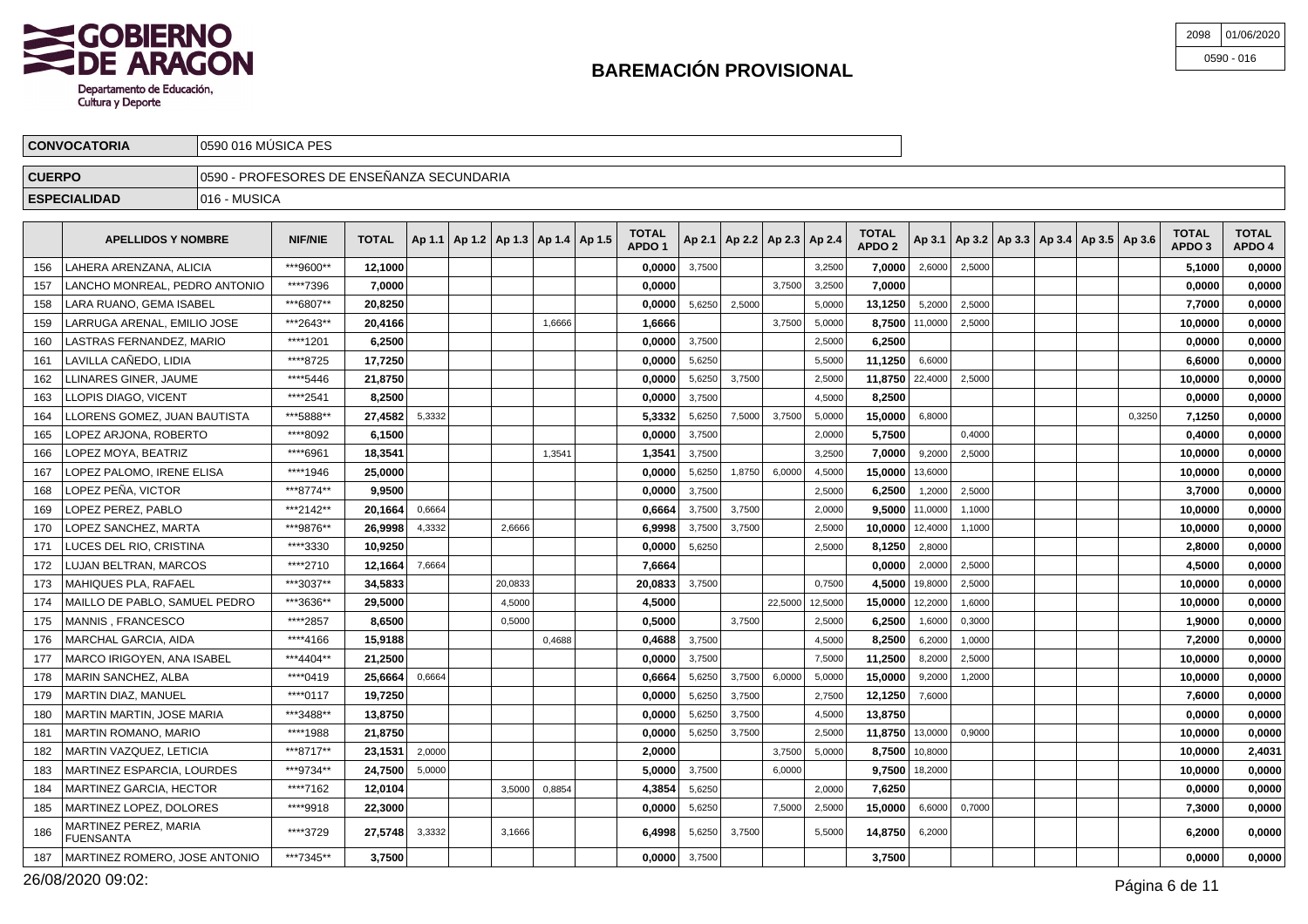

| 2098 | 01/06/2020   |
|------|--------------|
|      | $0590 - 016$ |

|               | <b>CONVOCATORIA</b>                       | 10590 016 MUSICA PES |                |              |  |  |   |  |                                                    |                        |  |                                       |        |                                   |        |  |  |                                                         |                                   |                        |
|---------------|-------------------------------------------|----------------------|----------------|--------------|--|--|---|--|----------------------------------------------------|------------------------|--|---------------------------------------|--------|-----------------------------------|--------|--|--|---------------------------------------------------------|-----------------------------------|------------------------|
| <b>CUERPO</b> | 0590 - PROFESORES DE ENSEÑANZA SECUNDARIA |                      |                |              |  |  |   |  |                                                    |                        |  |                                       |        |                                   |        |  |  |                                                         |                                   |                        |
|               | <b>ESPECIALIDAD</b>                       | 1016 - MUSICA        |                |              |  |  |   |  |                                                    |                        |  |                                       |        |                                   |        |  |  |                                                         |                                   |                        |
|               | <b>APELLIDOS Y NOMBRE</b>                 |                      | <b>NIF/NIE</b> | <b>TOTAL</b> |  |  |   |  | $\vert$ Ap 1.1   Ap 1.2   Ap 1.3   Ap 1.4   Ap 1.5 | <b>TOTAL</b><br>APDO ' |  | $ $ Ap 2.1   Ap 2.2   Ap 2.3   Ap 2.4 |        | <b>TOTAL</b><br>APDO <sub>2</sub> |        |  |  | $ $ Ap 3.1   Ap 3.2   Ap 3.3   Ap 3.4   Ap 3.5   Ap 3.6 | <b>TOTAL</b><br>APDO <sub>3</sub> | <b>TOTAL</b><br>APDO 4 |
| 188           | MARTINEZ SEVILLA, IRENE                   |                      | ****9231       | 3,4000       |  |  |   |  |                                                    | 0,0000                 |  |                                       | 3,0000 | 3,0000                            | 0,4000 |  |  |                                                         | 0,4000                            | 0,0000                 |
|               |                                           |                      | .              | -- - - - -   |  |  | . |  |                                                    | - -----                |  |                                       | .      | .                                 |        |  |  |                                                         | - ----                            | - ----                 |

| 189 | MARTINEZ VERA. IRENE              | ****4912  | 20.6103 |        | 0.8332  | 0,0521 | 0.8853  | 5.6250 |        |        | 4.5000 | 10.1250         | 9,6000           |        |  |        | 9.6000  | 0.0000 |
|-----|-----------------------------------|-----------|---------|--------|---------|--------|---------|--------|--------|--------|--------|-----------------|------------------|--------|--|--------|---------|--------|
| 190 | MARTINEZ VERA. MARINA             | ***3491** | 27,4312 | 5,0000 | 2.1666  | 0,3646 | 7,5312  | 5,6250 |        | 2.6750 | 3,0000 | 11.3000         | 8,6000           |        |  |        | 8,6000  | 0,0000 |
| 191 | MARTON PEREZ, EDUARDO             | **** 5224 | 30.0604 |        | 2,5000  | 2,7604 | 5,2604  | 5,6250 | 3,7500 | 3,7500 | 8,7500 | 15,0000         | 9,8000           |        |  |        | 9,8000  | 0,0000 |
| 192 | MAS JUAN. JOSE ANTONIO            | ****4690  | 0.7500  |        |         |        | 0.0000  |        |        |        | 0,7500 | 0.7500          |                  |        |  |        | 0.0000  | 0.0000 |
| 193 | MATEO ACIN. LUIS JAVIER           | ***4669** | 11,3332 | 1,3332 |         |        | 1,3332  |        |        |        |        | 0.0000          | 11,2000          | 2.5000 |  |        | 10,0000 | 0,0000 |
| 194 | MATEO CERDAN, JOSE ANTONIO        | ***6858** | 30,3749 |        | 16.6249 |        | 16,6249 | 3,7500 |        |        |        |                 | 3,7500 18,2000   | 2,5000 |  |        | 10,0000 | 0,0000 |
| 195 | MATEO MARIN, VICTOR               | ***0294** | 7,9000  |        |         |        | 0.0000  | 3,7500 | 3,7500 |        |        | 7.5000          | 0,4000           |        |  |        | 0,4000  | 0,0000 |
| 196 | MEDINA PASCUAL. ALVARO            | ****4992  | 0.0000  |        |         |        | 0,0000  |        |        |        |        | 0.0000          |                  |        |  |        | 0.0000  | 0.0000 |
| 197 | MEJIA PLATA. NOEL                 | ***2723** | 36.1250 |        | 26,1250 |        | 26,1250 |        |        |        |        |                 | $0.0000$ 23,4000 |        |  |        | 10.0000 | 0.0000 |
| 198 | MELERO LASHERAS. DANIEL           | ****5754  | 15,4000 |        |         |        | 0,0000  | 5,6250 | 5,6250 |        | 5,2500 | 15,0000         |                  | 0.4000 |  |        | 0,4000  | 0,0000 |
| 199 | MERIDA GARCIA. PABLO JOSE         | ****1856  | 21,2750 |        |         |        | 0,0000  | 5,6250 | 3,7500 | 7,5000 | 7,0000 | 15.0000         | 5,6000           | 0,6000 |  | 0,0750 | 6,2750  | 0,0000 |
| 200 | <b>MERINO BURGOS, CARLOS</b>      | ***6293** | 28.2000 |        | 7,0000  |        | 7.0000  | 5,6250 | 3,7500 | 7,5000 | 5,0000 | 15,0000         | 6,2000           |        |  |        | 6.2000  | 0.0000 |
| 201 | MIRETE TORRES. GASPAR             | ***4331** | 0.5000  |        | 0.500C  |        | 0.5000  |        |        |        |        | 0.0000          |                  |        |  |        | 0.0000  | 0.0000 |
| 202 | MOLINA GARCIA. TATIANA            | ****9435  | 15.5500 |        |         |        | 0,0000  | 3,7500 |        |        | 2,5000 | 6,2500          | 7,8000           | 1,5000 |  |        | 9,3000  | 0,0000 |
| 203 | MONEDERO PESCADOR, ELENA<br>MARIA | ****0985  | 21,0000 |        |         |        | 0,0000  | 3,7500 |        | 1,5000 | 5,7500 | 11.0000 11,4000 |                  | 1,9000 |  |        | 10,0000 | 0,0000 |
| 204 | MONTERO VILLACAMPA, JOSE ANGEL    | ****3350  | 16,2750 |        |         |        | 0,0000  | 5,6250 |        | 3,7500 | 5,0000 | 14.3750         | 1,6000           | 0,3000 |  |        | 1,9000  | 0,0000 |
| 205 | MORA MARTINEZ, ESTRELLA           | ****8220  | 15.0000 |        |         |        | 0,0000  | 5,6250 |        | 6,0000 | 7,5000 | 15,0000         |                  |        |  |        | 0.0000  | 0,0000 |
| 206 | MORALES GONZALEZ. VICTOR JOSE     | ***0882** | 6.2500  |        |         |        | 0.0000  | 3,7500 |        |        | 2,5000 | 6.2500          |                  |        |  |        | 0.0000  | 0.0000 |
| 207 | MOREIRA RODRIGUEZ, ALFONSO        | *****2494 | 14,3832 |        | 0.3332  |        | 0,3332  | 5,6250 | 1,8750 | 3,7500 |        | 11.2500         | 2,8000           |        |  |        | 2,8000  | 0.0000 |
| 208 | MORENO CRESPO. JOSE MIGUEL        | ***7933** | 17.3250 |        |         |        | 0,0000  | 5,6250 |        |        | 4.5000 | 10,1250         | 7,2000           |        |  |        | 7,2000  | 0.0000 |
| 209 | MORENO LADRERA. BORJA             | ***0609** | 11,2500 |        |         |        | 0,0000  | 3,7500 |        |        | 7,5000 | 11,2500         |                  |        |  |        | 0,0000  | 0,0000 |
| 210 | MORERA BALLESTER. MARIA TERESA    | ***0521** | 22.5000 |        |         |        | 0.0000  | 5,6250 | 1,8750 |        | 5,0000 | 12.5000         | 18,6000          | 2,5000 |  |        | 10.0000 | 0.0000 |
| 211 | MUNOZ GONZALEZ. GUILLERMO         | ****7710  | 21.7914 | 4,6664 |         |        | 4.6664  | 5,6250 |        |        | 2,5000 | 8.1250          | 9,0000           |        |  |        | 9.0000  | 0.0000 |
| 212 | MUÑOZ RATIA. AGUSTIN              | ***4102** | 16,1248 | 0,3332 | 0.6666  |        | 0,9998  | 5,6250 |        |        | 2.5000 | 8.1250          | 7,0000           |        |  |        | 7,0000  | 0,0000 |
| 213 | MURCIA GOMEZ. RAMON               | ****2154  | 24,6250 |        |         |        | 0,0000  | 5,6250 |        | 6,0000 | 3,0000 | 14,6250         | 13,0000          | 1,4000 |  |        | 10,0000 | 0,0000 |
| 214 | MURIANO ATENCIA. ANTONIO          | ****5190  | 13.8750 |        | 2,0000  |        | 2.0000  | 5,6250 | 3,7500 |        |        | 9.3750          |                  | 2,5000 |  |        | 2.5000  | 0.0000 |
| 215 | <b>MURO FRANCIA, LETICIA</b>      | ***3248** | 28,1666 |        | 3.1666  |        | 3.1666  | 5,6250 |        | 3.7500 | 7,5000 | 15,0000         | 9.8000           | 2,5000 |  |        | 10,0000 | 0.0000 |
| 216 | NAVARRETE MAÑOSA, ALBERTO         | ****1898  | 28,0416 |        | 7.1666  |        | 7,1666  | 5,6250 | 3,7500 |        | 3,2500 | 12,6250         | 8,2000           |        |  | 0.0500 | 8,2500  | 0,0000 |
| 217 | NAVARRO AGUSTIN. PAULA            | ****2089  | 13,1250 |        |         |        | 0,0000  | 5,6250 |        | 3,7500 | 3,2500 | 12.6250         |                  | 0,5000 |  |        | 0.5000  | 0.0000 |
| 218 | NAVARRO LARA. ALEJANDRO           | ****9739  | 19,5750 |        |         |        | 0,0000  | 5,6250 |        |        | 5,7500 | 11,3750         | 8,2000           |        |  |        | 8,2000  | 0,0000 |
| 219 | NAVARRO TAENGUA. MARIA JOSE       | ****6258  | 38.1417 |        | 19.2917 |        | 19.2917 | 3,7500 |        | 5.1000 |        |                 | 8,8500 13,6000   |        |  |        | 10.0000 | 0.0000 |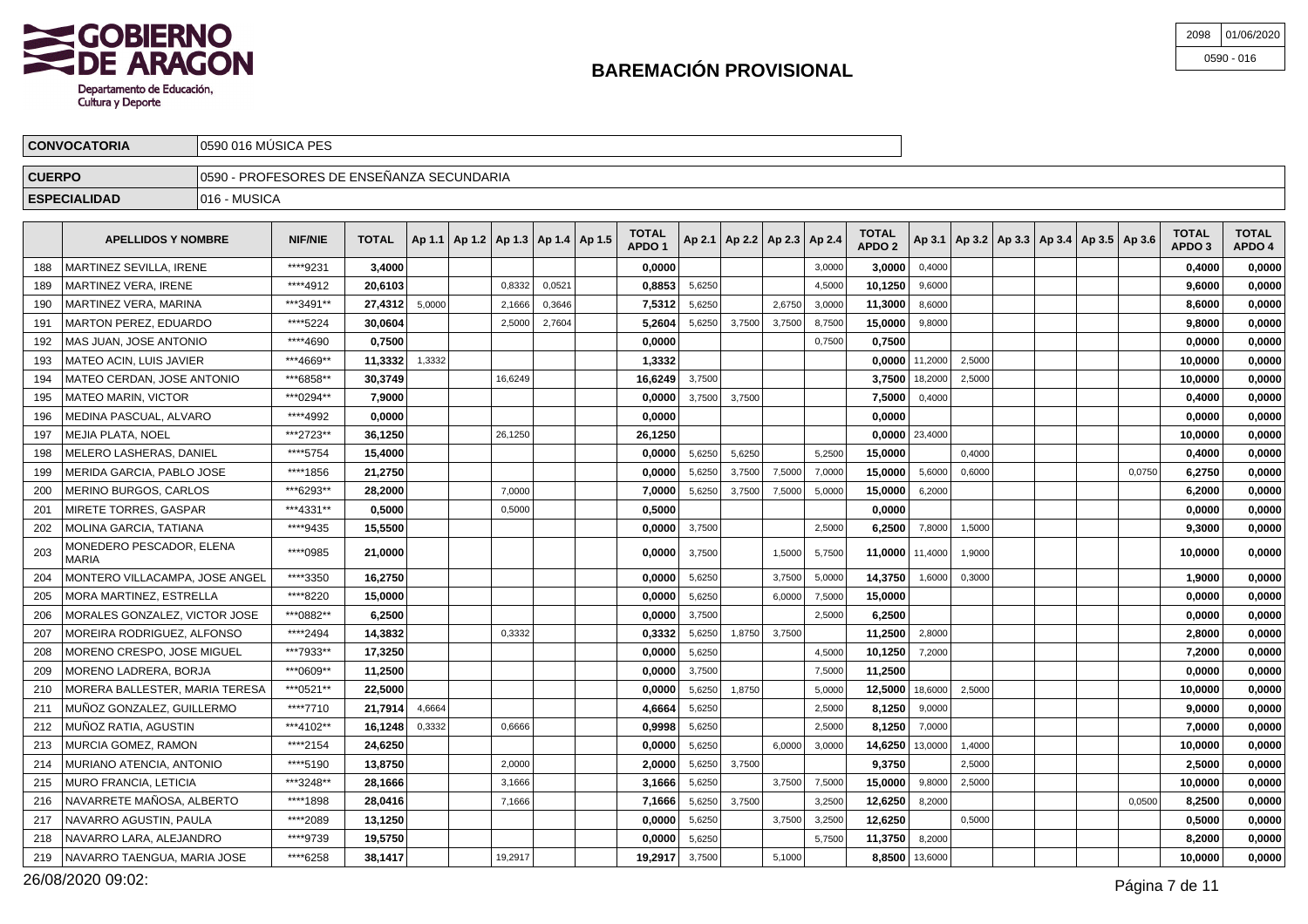

| 2098 01/06/2020 |
|-----------------|
| 0590 - 016      |

| <b>CONVOCATORIA</b> | lo590 016 MÚSICA PES                         |              |  |  |  |  |  |  |
|---------------------|----------------------------------------------|--------------|--|--|--|--|--|--|
| <b>CUERPO</b>       | 0590 - PROFESORES DE ENSEÑANZA SECUNDARIA    |              |  |  |  |  |  |  |
| <b>ESPECIALIDAD</b> | $ 016 - MUSICA$                              |              |  |  |  |  |  |  |
|                     | <b>TOTAL</b><br><b>TOTAL</b><br><b>TOTAL</b> | <b>TOTAL</b> |  |  |  |  |  |  |

|     | <b>APELLIDOS Y NOMBRE</b>     | <b>NIF/NIE</b> | <b>TOTAL</b> |         | Ap 1.1   Ap 1.2   Ap 1.3   Ap 1.4   Ap 1.5 |         |        | TOTAL<br>APDO <sub>1</sub> |        |         |        | Ap 2.1   Ap 2.2   Ap 2.3   Ap 2.4 | TOTAL<br>APDO <sub>2</sub> |         | Ap 3.1   Ap 3.2   Ap 3.3   Ap 3.4   Ap 3.5   Ap 3.6 |  |        | TOTAL<br>APDO <sub>3</sub> | <b>TOTAL</b><br>APDO 4 |
|-----|-------------------------------|----------------|--------------|---------|--------------------------------------------|---------|--------|----------------------------|--------|---------|--------|-----------------------------------|----------------------------|---------|-----------------------------------------------------|--|--------|----------------------------|------------------------|
| 220 | NUEVALOS NUEVALOS, GERARDO    | ****7569       | 27.0832      | 4,0000  |                                            | 7,3332  |        | 11,3332                    | 3,7500 |         |        | 2,0000                            | 5.7500                     | 11,0000 | 2,3000                                              |  |        | 10,0000                    | 0,0000                 |
| 221 | NUEZ CEBOLLADA. ANTONIO       | ***2622**      | 44,8750      |         |                                            | 24,1250 |        | 24,1250                    | 3,7500 | 2,5000  | 3,7500 | 0,7500                            | 10,7500                    | 26,0000 | 2,5000                                              |  |        | 10,0000                    | 0,0000                 |
| 222 | NUÑO FUSTERO. RICARDO         | ***3588**      | 28,8281      |         |                                            |         | 3.8281 | 3,8281                     | 3,7500 | 3,7500  | 7.5000 | 2,5000                            | 15,0000                    | 15,6000 | 1.7000                                              |  |        | 10,0000                    | 0,0000                 |
| 223 | ORIA DE RUEDA NAJERA, ALFREDO | ***4827**      | 30,4996      | 3,6664  |                                            | 1,8332  |        | 5,4996                     | 5,6250 | 3,7500  | 3,7500 | 5,0000                            | 15,0000                    | 25,0000 | 2,3000                                              |  |        | 10,0000                    | 0,0000                 |
| 224 | ORTAS GABARRE, PALOMA         | ***5603**      | 15,5500      |         |                                            | 0,5000  |        | 0,5000                     | 3,7500 |         | 3.7500 | 3,2500                            | 10,7500                    | 1,8000  | 2,5000                                              |  |        | 4,3000                     | 0,0000                 |
| 225 | ORTEGA MOLINA. GABRIEL        | ***5912**      | 26.4164      | 5,3332  |                                            | 0,3332  |        | 5.6664                     | 5,6250 | 3,7500  |        | 2,5000                            | 11.8750                    | 8,6000  |                                                     |  | 0,2750 | 8.8750                     | 0.0000                 |
| 226 | ORTIZ HERNANDEZ, MARIA LUZ    | ****3596       | 21,4000      |         |                                            | 1,0000  |        | 1,0000                     | 5,6250 | 3,7500  |        | 6,2500                            | 15,0000                    | 5,0000  | 0,4000                                              |  |        | 5,4000                     | 0,0000                 |
| 227 | ORTIZ RAMOS, JESUS            | ***2191**      | 37,1850      |         |                                            | 19,2500 | 1,4583 | 20,7083                    |        |         | 3,7500 | 2,5000                            | 6.2500                     | 12,0000 | 2,5000                                              |  |        | 10.0000                    | 0,2267                 |
| 228 | ORTIZ SOBRINO, OSCAR          | ****8963       | 44,1977      | 19,3332 |                                            | 2,8332  | 1,4063 | 23,5727                    | 5,6250 |         |        | 5,0000                            | 10,6250                    | 17,2000 |                                                     |  |        | 10,0000                    | 0,0000                 |
| 229 | ORTUÑO SANCHEZ. JESUS         | ***6915**      | 38,2688      | 1,0000  |                                            | 17,9167 | 0,0521 | 18,9688                    | 3,7500 |         | 3.7500 | 2,5000                            | 10.0000                    | 7,8000  | 1,5000                                              |  |        | 9,3000                     | 0,0000                 |
| 230 | PAEZ ROMAN, NATALIA           | ****1571       | 20,6250      |         |                                            |         |        | 0,0000                     | 5,6250 |         |        | 5,0000                            | 10,6250                    | 8,0000  | 2,5000                                              |  |        | 10,0000                    | 0,0000                 |
| 231 | PALACIO RAMIREZ. NOELIA       | ****4974       | 20,1250      |         |                                            |         |        | 0,0000                     | 5,6250 |         |        | 4,5000                            | 10,1250                    | 15,2000 |                                                     |  |        | 10,0000                    | 0,0000                 |
| 232 | PALACIOS VERA. JUAN JESUS     | ****7838       | 9.5000       | 1,0000  |                                            | 1.5000  |        | 2.5000                     |        |         |        | 4,5000                            | 4.5000                     |         | 2.5000                                              |  |        | 2.5000                     | 0,0000                 |
| 233 | PALLAS MATAMALES, ARNALDO     | ****7290       | 20,5832      |         |                                            | 1,8332  |        | 1,8332                     | 3,7500 |         |        | 5,0000                            | 8,7500                     | 11,8000 |                                                     |  |        | 10,0000                    | 0,0000                 |
| 234 | PALLAS MATAMALES. CLARA       | ****5358       | 20,4250      |         |                                            |         |        | 0.0000                     | 5,6250 |         |        | 5,5000                            | 11,1250                    | 7,4000  | 1,9000                                              |  |        | 9.3000                     | 0,0000                 |
| 235 | PALOMARES OLIVARES, JORGE     | ****5027       | 10,3500      |         |                                            |         |        | 0,0000                     | 3,7500 |         |        |                                   | 3,7500                     | 6,6000  |                                                     |  |        | 6,6000                     | 0,0000                 |
| 236 | PENA MANOTAS, MERCEDES        | ****8056       | 17,9083      |         | 2,7083                                     |         |        | 2,7083                     |        | 3,7500  |        | 3,2500                            | 7,0000                     | 7,8000  | 0,4000                                              |  |        | 8,2000                     | 0,0000                 |
| 237 | PEÑALVER MARTINEZ. SERGIO     | ***5923**      | 8.4500       | 1,0000  |                                            |         |        | 1.0000                     | 3,7500 |         |        | 2,5000                            | 6.2500                     | 0,8000  | 0,4000                                              |  |        | 1.2000                     | 0,0000                 |
| 238 | PEÑARROCHA PONS, JOSE GASPAR  | ***3588**      | 34,2917      |         |                                            | 18,0417 |        | 18,0417                    | 3,7500 |         |        | 2,5000                            | 6,2500                     | 8,6000  | 1,5000                                              |  |        | 10,0000                    | 0,0000                 |
| 239 | PEREZ BAMBO, TERESA           | ***4107**      | 7,7500       |         |                                            |         |        | 0,0000                     | 3.7500 |         |        | 2,5000                            | 6.2500                     | 0,4000  | 1.1000                                              |  |        | 1,5000                     | 0,0000                 |
| 240 | PEREZ CUARENTAL, DIANA        | ****6392       | 15,4500      |         |                                            |         |        | 0,0000                     | 3,7500 |         |        | 2,5000                            | 6,2500                     | 9,2000  |                                                     |  |        | 9,2000                     | 0,0000                 |
| 241 | PEREZ VELASCO. ELENA          | ****2049       | 5.3000       |         |                                            |         |        | 0.0000                     |        |         |        | 2,5000                            | 2.5000                     | 2,8000  |                                                     |  |        | 2,8000                     | 0,0000                 |
| 242 | PONCE MORA. LOURDES           | ****0022       | 42.8750      |         | 1,2500                                     | 17,2500 |        | 18.5000                    | 5,6250 | 3,7500  |        | 5,0000                            | 14.3750                    | 10,2000 | 1,2000                                              |  |        | 10.0000                    | 0,0000                 |
| 243 | PORTA VALERO, AITOR           | ****0098       | 5,0000       |         |                                            |         |        | 0.0000                     |        |         |        | 5,0000                            | 5.0000                     |         |                                                     |  |        | 0.0000                     | 0,0000                 |
| 244 | PORTAS RICOY. HUGO            | ***7460**      | 37,1665      |         | 0,4166                                     | 11,7499 |        | 12.1665                    | 5,6250 | 11,2500 |        | 6,2500                            | 15,0000                    | 16,0000 | 2,5000                                              |  |        | 10,0000                    | 0,0000                 |
| 245 | POZO MIRANDA, MANUELA         | ****6002       | 14,3750      |         |                                            | 2,5000  |        | 2,5000                     | 5,6250 | 3,7500  |        | 2,5000                            | 11,8750                    |         |                                                     |  |        | 0,0000                     | 0,0000                 |
| 246 | PRIETO BERMEJO, IGNACIO       | ****0143       | 20,6250      |         |                                            |         |        | 0,0000                     | 5,6250 |         |        | 5,0000                            | 10,6250                    | 18,0000 | 0,4000                                              |  |        | 10.0000                    | 0,0000                 |
| 247 | PUERTO RABAL, DAVID           | ***6788**      | 42,3438      |         |                                            | 18,1250 | 0,4688 | 18,5938                    | 3,7500 | 3,7500  | 3,7500 | 2,5000                            | 13,7500                    | 12,6000 | 1,9000                                              |  |        | 10,0000                    | 0,0000                 |
| 248 | PUEYO ANCHUELA, BEATRIZ       | ***9317**      | 18,7500      |         |                                            |         |        | 0,0000                     |        |         | 3,7500 | 5,0000                            | 8,7500                     | 16,6000 | 0,3000                                              |  |        | 10,0000                    | 0,0000                 |
| 249 | PUEYO TENA, MARIA BEATRIZ     | ***2035**      | 51,2917      |         |                                            | 28,7917 |        | 28,7917                    | 3,7500 | 2,5000  | 3,7500 | 2,5000                            | 12,5000 21,4000            |         |                                                     |  |        | 10,0000                    | 0,0000                 |
| 250 | PUYUELO BURILLO, DARIO        | ***6738**      | 22,6250      |         |                                            |         |        | 0,0000                     | 5,6250 |         |        | 7,0000                            | 12,6250                    | 8,6000  | 1,7000                                              |  |        | 10,0000                    | 0,0000                 |
| 251 | PUZO FONCILLAS, M. TERESA     | ***1729**      | 20.3916      |         |                                            | 5.6666  |        | 5.6666                     | 3.7500 |         | 3.7500 | 2.5000                            | 10.0000                    | 3,4000  | 1,2000                                              |  | 0.1250 | 4.7250                     | 0.0000                 |
|     |                               |                |              |         |                                            |         |        |                            |        |         |        |                                   |                            |         |                                                     |  |        |                            |                        |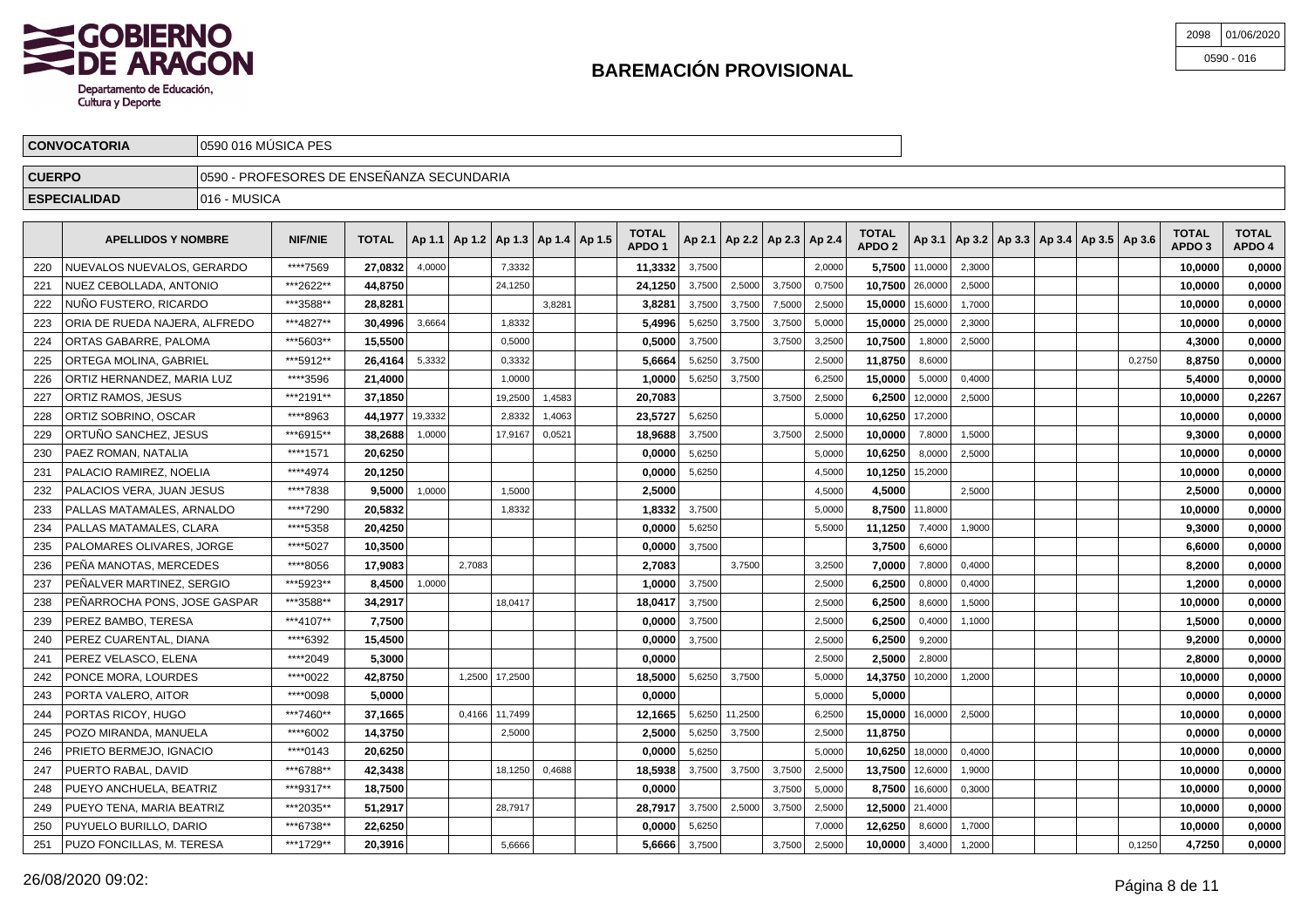

| 2098 01/06/2020 |
|-----------------|
| 0590 - 016      |

| <b>CUERPO</b><br>JFESORES DE ENSEÑANZA SECUNDARIA<br> 0590<br>- PROF | <b>CONVOCATORIA</b>      | ÚSICA PES<br>$IACOOO12$ MI |  |
|----------------------------------------------------------------------|--------------------------|----------------------------|--|
|                                                                      |                          |                            |  |
| сэг                                                                  | <b>ECIALIDAD</b><br>сері | MUSICA<br>1016             |  |

|     | <b>APELLIDOS Y NOMBRE</b>                  | <b>NIF/NIE</b> | <b>TOTAL</b>    |        | Ap 1.1   Ap 1.2   Ap 1.3   Ap 1.4   Ap 1.5 |         |        | TOTAL<br>APDO <sub>1</sub> |        | Ap 2.1   Ap 2.2   Ap 2.3   Ap 2.4 |        |        | <b>TOTAL</b><br>APDO <sub>2</sub> |                |        | Ap 3.1   Ap 3.2   Ap 3.3   Ap 3.4   Ap 3.5   Ap 3.6 |  | TOTAL<br>APDO <sub>3</sub> | <b>TOTAL</b><br>APDO 4 |
|-----|--------------------------------------------|----------------|-----------------|--------|--------------------------------------------|---------|--------|----------------------------|--------|-----------------------------------|--------|--------|-----------------------------------|----------------|--------|-----------------------------------------------------|--|----------------------------|------------------------|
| 252 | RABAGO JIMENEZ, JOSE ANTONIO               | ***0680**      | 20.7500         | 2,0000 |                                            |         |        | 2.00001                    | 3.7500 |                                   |        | 5.0000 | 8.7500                            | 18,0000        | 2.0000 |                                                     |  | 10,0000                    | 0,0000                 |
| 253 | RAMIREZ GOMEZ, CARLOS                      | ****8338       | 11,0500         |        |                                            |         |        | 0,0000                     | 3,7500 |                                   |        | 2,5000 | 6,2500                            | 4,8000         |        |                                                     |  | 4.8000                     | 0,0000                 |
| 254 | RAMOS PALOMINO, MIGUEL<br>SANTIAGO         | ****3012       | 13,1250         |        |                                            |         |        | 0,0000                     | 5,6250 |                                   |        | 7,5000 | 13,1250                           |                |        |                                                     |  | 0.0000                     | 0,0000                 |
| 255 | RANGEL ESCRIBANO, JOSE ANTONIO             | ****7815       | 27,3750         |        |                                            | 11,1250 |        | 11,1250                    | 3,7500 |                                   |        | 2,5000 |                                   | 6.2500 17,8000 |        |                                                     |  | 10,0000                    | 0,0000                 |
| 256 | RIBERA SANCHEZ, JOSE VICENTE               | ****9012       | 5,3000          |        |                                            |         |        | 0,0000                     |        |                                   |        | 4.5000 | 4.5000                            |                | 0.8000 |                                                     |  | 0,8000                     | 0,0000                 |
| 257 | RIVAS CALVO, MARIA ISABEL                  | ****3106       | 20,3791         |        | 0,1041                                     |         |        | 0,1041                     | 5,6250 |                                   | 3,9000 | 0,7500 | 10,2750 14,2000                   |                | 0,1000 |                                                     |  | 10,0000                    | 0,0000                 |
| 258 | RIVERA FERNANDEZ, ALEJANDRA                | ****6777       | 29,3332         |        |                                            | 4,3332  |        | 4,3332                     | 5,6250 | 3,7500                            | 3,7500 | 2,5000 | 15,0000                           | 7,8000         | 2,5000 |                                                     |  | 10,0000                    | 0,0000                 |
| 259 | RIZO CASTELLO, DOLORES                     | ****6608       | 30,2499 23,2499 |        |                                            | 2,0000  |        | 25,2499                    |        |                                   |        |        | 0,0000                            | 5,0000         |        |                                                     |  | 5,0000                     | 0,0000                 |
| 260 | ROCAMORA RIVES, FRANCISCO<br><b>MIGUEL</b> | ****3274       | 6,7916          |        |                                            |         | 0.4166 | 0.4166                     | 5,6250 |                                   |        | 0,7500 | 6,3750                            |                |        |                                                     |  | 0.0000                     | 0,0000                 |
| 261 | ROCHE SIMON, ALBERTO                       | ***1044**      | 15,1666         |        |                                            | 1,6666  |        | 1,6666                     |        | 7.5000                            |        | 2,5000 | 10.0000                           | 1,0000         | 2,5000 |                                                     |  | 3,5000                     | 0,0000                 |
| 262 | RODRIGUEZ ALVAREZ, ALEXANDRE               | ****7267       | 14,9000         |        |                                            |         |        | 0,0000                     | 3,7500 |                                   | 3,7500 | 2,5000 | 10,0000                           | 3,8000         | 1,1000 |                                                     |  | 4,9000                     | 0,0000                 |
| 263 | RODRIGUEZ BERENGUER, JAVIER                | ****7368       | 0,0000          |        |                                            |         |        | 0.0000                     |        |                                   |        |        | 0.0000                            |                |        |                                                     |  | 0.0000                     | 0,0000                 |
| 264 | RODRIGUEZ BUZNEGO, FRANCISCO               | ****9732       | 10,5000         |        |                                            |         |        | 0,0000                     | 3,7500 | 3,7500                            |        | 3,0000 | 10,5000                           |                |        |                                                     |  | 0,0000                     | 0,0000                 |
| 265 | RODRIGUEZ DIEZ, SAMUEL                     | ****0679       | 12,3000         | 1,0000 |                                            |         |        | 1,0000                     |        |                                   |        | 2,5000 | 2,5000                            | 8,4000         | 0,4000 |                                                     |  | 8,8000                     | 0,0000                 |
| 266 | RODRIGUEZ GOMEZ, ANTONIO DAVID             | ****8617       | 15,2582         | 2,3332 |                                            |         |        | 2,3332                     | 5,6250 |                                   |        | 5,0000 | 10,6250                           | 0,8000         | 1,5000 |                                                     |  | 2,3000                     | 0,0000                 |
| 267 | RODRIGUEZ IZQUIERDO. JORGE                 | ****5068       | 11,3500         |        |                                            |         |        | 0.0000                     | 3,7500 |                                   |        | 7,0000 | 10.7500                           | 0,6000         |        |                                                     |  | 0.6000                     | 0,0000                 |
| 268 | RODRIGUEZ MOLINA, SERGIO                   | ****4090       | 27,3332         | 2,3332 |                                            |         |        | 2,3332                     | 5,6250 |                                   | 6.0000 | 6,0000 | 15.0000 11,0000                   |                | 2,0000 |                                                     |  | 10,0000                    | 0,0000                 |
| 269 | RODRIGUEZ MORAN, ANA ESTEFANIA             | ***9459**      | 11,1250         |        |                                            |         |        | 0,0000                     | 5,6250 |                                   |        | 5,5000 | 11,1250                           |                |        |                                                     |  | 0,0000                     | 0,0000                 |
| 270 | RODRIGUEZ NUÑEZ, NEREA                     | ***2114**      | 24,5416         |        |                                            | 0.6666  |        | 0,6666                     | 5,6250 | 3,7500                            |        | 4,5000 | 13,8750 13,0000                   |                | 0,4000 |                                                     |  | 10,0000                    | 0,0000                 |
| 271 | RODRIGUEZ VILELA, TAMARA                   | ***7024**      | 12,4250         |        |                                            |         |        | 0,0000                     | 5,6250 |                                   |        | 4,5000 | 10,1250                           | 0,4000         | 1,9000 |                                                     |  | 2,3000                     | 0,0000                 |
| 272 | ROMANO MARTIN, ELENA                       | ****6020       | 17,6250         |        |                                            |         |        | 0.0000                     | 5,6250 |                                   |        | 2.0000 |                                   | 7,6250 11,0000 |        |                                                     |  | 10,0000                    | 0,0000                 |
| 273 | ROMERO AVILA, JOAQUIN                      | ****8069       | 21,8332         | 1,3332 |                                            |         |        | 1,3332                     | 3,7500 | 3,7500                            |        | 7,0000 | 14.5000                           | 6,0000         |        |                                                     |  | 6,0000                     | 0,0000                 |
| 274 | ROMERO GIMENO, FRANCISCO FELIX             | ***9500**      | 6,3666          |        |                                            |         | 0,4166 | 0,4166                     |        | 3,7500                            |        |        | 3,7500                            | 2,2000         |        |                                                     |  | 2,2000                     | 0,0000                 |
| 275 | ROYO SESMA, MARIA INES                     | ***9384**      | 17,3500         |        |                                            |         |        | 0,0000                     | 3,7500 | 3,7500                            | 3,7500 | 2,5000 | 13,7500                           | 1,6000         | 2,0000 |                                                     |  | 3,6000                     | 0,0000                 |
| 276 | RUBIDO GONZALEZ. IVAN                      | ****9561       | 10,3332         |        |                                            | 5.3332  |        | 5,3332                     |        |                                   |        | 2.5000 | 2.5000                            |                | 2.5000 |                                                     |  | 2,5000                     | 0,0000                 |
| 277 | RUBIO MAÑAS. FRANCISCO JAVI                | ***9801**      | 27,2082         |        |                                            | 5,3332  |        | 5,3332                     | 5,6250 |                                   | 3.7500 | 2,5000 | 11,8750 12,2000                   |                |        |                                                     |  | 10,0000                    | 0,0000                 |
| 278 | RUBIO ROMERO, LAURA                        | ***7798**      | 40,6250         |        |                                            | 15,6250 |        | 15,6250                    | 3,7500 | 6,2500                            |        | 5,5000 | 15,0000 23,0000                   |                | 2,5000 |                                                     |  | 10,0000                    | 0,0000                 |
| 279 | RUIZ ROJO, LAURA                           | ***0632**      | 19,7914         | 1,6664 |                                            |         |        | 1,6664                     | 5,6250 |                                   |        | 2,5000 |                                   | 8,1250 13,6000 |        |                                                     |  | 10,0000                    | 0,0000                 |
| 280 | SABORIDO FERNANDEZ, PABLO                  | ****4189       | 20,3000         |        |                                            |         |        | 0,0000                     | 3,7500 | 3,7500                            |        | 5,0000 | 12,5000 7,8000                    |                |        |                                                     |  | 7.8000                     | 0,0000                 |
| 281 | SAENZ MARTINEZ, RUBEN                      | ****9513       | 25,4166         |        |                                            | 7.1666  |        | 7,1666                     | 3.7500 |                                   |        | 4.5000 | 8.2500                            | 13,6000        | 0.1000 |                                                     |  | 10,0000                    | 0,0000                 |
| 282 | SAEZ BUSTOS, MARIA SALUD                   | ****1069       | 23,5082         | 2,3332 |                                            |         |        | 2.3332                     | 5,6250 | 3,7500                            |        | 3.0000 | 12.3750   8,4000                  |                | 0.4000 |                                                     |  | 8.8000                     | 0,0000                 |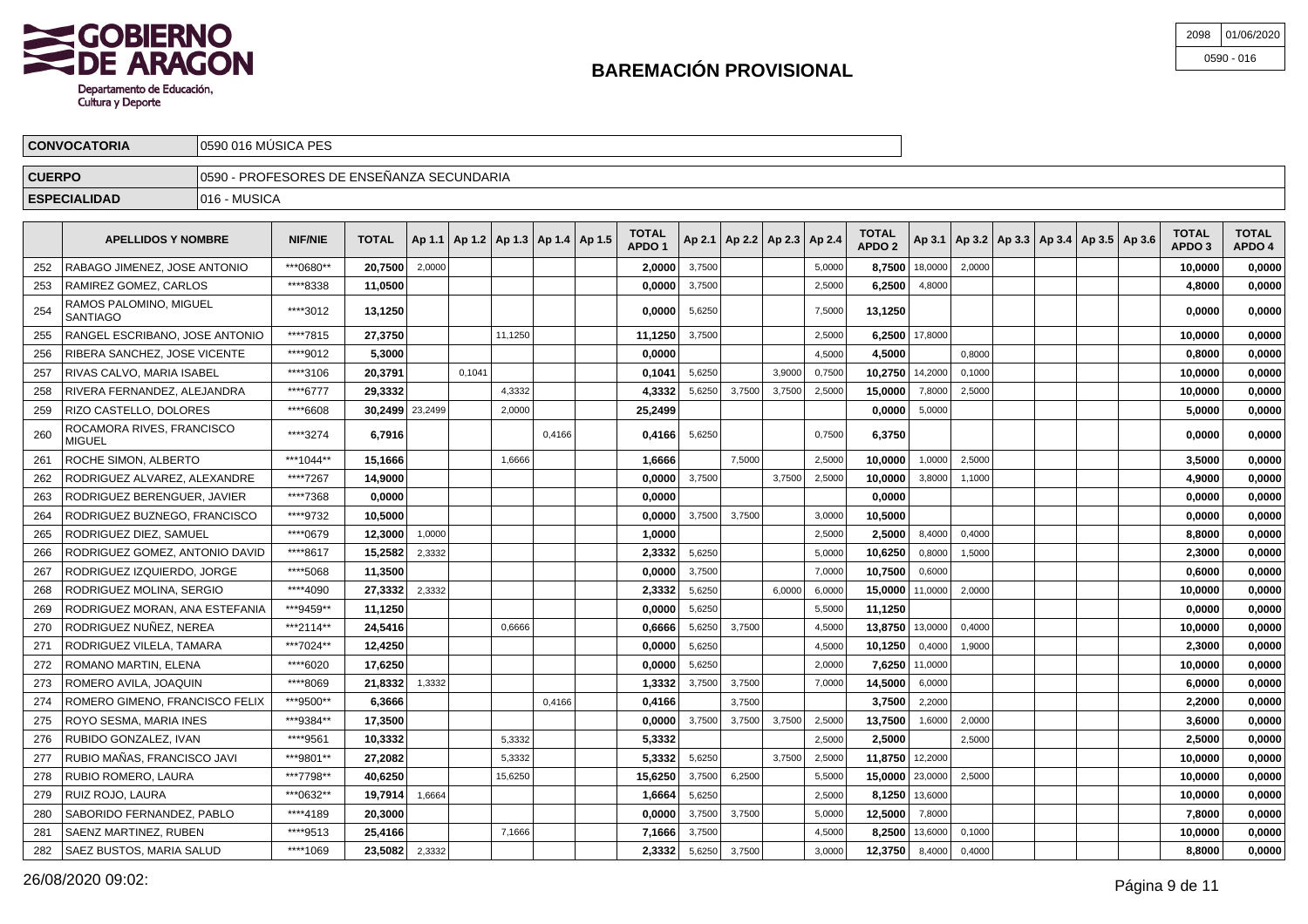

| 2098 01/06/2020 |
|-----------------|
| 0590 - 016      |

|                                      | <b>CONVOCATORIA</b>       | 10590 016 MUSICA PES                       |                |              |  |  |  |  |                                                    |                 |  |  |  |                                       |                        |  |  |                                                         |                                   |                        |
|--------------------------------------|---------------------------|--------------------------------------------|----------------|--------------|--|--|--|--|----------------------------------------------------|-----------------|--|--|--|---------------------------------------|------------------------|--|--|---------------------------------------------------------|-----------------------------------|------------------------|
| <b>CUERPO</b>                        |                           | 10590 - PROFESORES DE ENSEÑANZA SECUNDARIA |                |              |  |  |  |  |                                                    |                 |  |  |  |                                       |                        |  |  |                                                         |                                   |                        |
| 1016 - MUSICA<br><b>ESPECIALIDAD</b> |                           |                                            |                |              |  |  |  |  |                                                    |                 |  |  |  |                                       |                        |  |  |                                                         |                                   |                        |
|                                      | <b>APELLIDOS Y NOMBRE</b> |                                            | <b>NIF/NIE</b> | <b>TOTAL</b> |  |  |  |  | $\vert$ Ap 1.1   Ap 1.2   Ap 1.3   Ap 1.4   Ap 1.5 | TOTAL<br>APDO 1 |  |  |  | $ $ Ap 2.1   Ap 2.2   Ap 2.3   Ap 2.4 | <b>TOTAL</b><br>APDO 2 |  |  | $ $ Ap 3.1   Ap 3.2   Ap 3.3   Ap 3.4   Ap 3.5   Ap 3.6 | <b>TOTAL</b><br>APDO <sub>3</sub> | <b>TOTAL</b><br>APDO 4 |

| 283 | SAHUN FERNANDEZ, EDUARDO             | ***6608** | 61.2406 15,0000 |        |         | 16.8750 |        | 31.8750 | 3,7500 | 2,5000 | 3,7500 | 2,0000 |                 | $12,0000$   22,6000 | 2.5000 |  |        | 10.0000 | 7,3656 |
|-----|--------------------------------------|-----------|-----------------|--------|---------|---------|--------|---------|--------|--------|--------|--------|-----------------|---------------------|--------|--|--------|---------|--------|
| 284 | SAIZ REQUENA, PATRICIA               | ***8540** | 21,2500         |        |         |         |        | 0.0000  | 3,7500 |        | 7.5000 |        | 11.2500 17,2000 |                     | 1,4000 |  |        | 10.0000 | 0.0000 |
| 285 | SALA MILVAQUES, MARIA TERESA         | ****1645  | 25,5520         |        |         | 1,3332  | 0,4688 | 1,8020  | 5,6250 | 5,6250 |        | 2,5000 | 13,7500 12,4000 |                     |        |  |        | 10,0000 | 0,0000 |
| 286 | SALADO ALAMA. MARIA DEL REMEDIO      | ****4139  | 15.4164 11,6664 |        |         |         |        | 11.6664 |        |        | 3,7500 |        | 3.7500          |                     |        |  |        | 0.0000  | 0,0000 |
| 287 | SALAS MOCHALES. ANA                  | ***3239** | 17,5832         |        |         | 3,8332  |        | 3,8332  | 3,7500 |        |        |        |                 | 3,7500 33,2000      | 2,5000 |  |        | 10.0000 | 0,0000 |
| 288 | SALGUERO INDIAS, MARIA DEL<br>CARMEN | ****8844  | 15,0000         |        |         |         |        | 0.0000  | 5,6250 | 3,7500 | 7,5000 | 7,0000 | 15,0000         |                     |        |  |        | 0.0000  | 0,0000 |
| 289 | SAN MIGUEL HERRERA. ALBERTO          | ****0737  | 6.2500          |        |         |         |        | 0.0000  |        |        |        | 3.2500 | 3.2500          | 3.0000              |        |  |        | 3.0000  | 0,0000 |
| 290 | SANCHEZ BARREIRO, ROBERTO            | ****2873  | 8,7500          |        |         |         |        | 0,0000  | 3.7500 |        |        | 5,0000 | 8.7500          |                     |        |  |        | 0,0000  | 0,0000 |
| 291 | SANCHEZ VALIENTE, SAMUEL             | ****4810  | 34,5831         | 5,3332 | 6,8749  |         |        | 12,2081 | 5,6250 | 3,7500 |        | 3,0000 | 12,3750 10,6000 |                     |        |  |        | 10,0000 | 0,0000 |
| 292 | SANTOS RODRIGUEZ, LARA               | ****8659  | 12,0250         |        |         |         |        | 0,0000  | 5,6250 |        |        | 5,0000 | 10,6250         | 1,4000              |        |  |        | 1,4000  | 0,0000 |
| 293 | SANZ BIOSCA, ANGELA                  | ***9353** | 9.7916          |        |         |         | 0.4166 | 0,4166  | 5,6250 | 3,7500 |        |        | 9.3750          |                     |        |  |        | 0.0000  | 0,0000 |
| 294 | SAPIÑA NARBONA, MARCOS               | ****8289  | 6,7500          |        |         |         |        | 0,0000  | 3,7500 |        |        |        |                 | $3,7500$ 3,0000     |        |  |        | 3.0000  | 0,0000 |
| 295 | SEIJO VILAR. YAIZA                   | ****9342  | 12,3750         |        |         |         |        | 0,0000  | 5,6250 | 3,7500 |        | 2.0000 | 11,3750         |                     | 1,0000 |  |        | 1,0000  | 0,0000 |
| 296 | SERRANO GARCIA, JUAN JAVIER          | ***5889** | 24,3332         |        |         | 1,8332  |        | 1,8332  | 3,7500 | 3,7500 |        | 5,0000 | 12,5000 29,4000 |                     |        |  |        | 10,0000 | 0,0000 |
| 297 | SERRANO TEJEDERAS, ANTONIO<br>JOSE   | ****6568  | 14,4500         |        |         |         |        | 0,0000  | 3,7500 |        |        | 2,5000 | 6,2500          | 8,2000              |        |  |        | 8,2000  | 0,0000 |
| 298 | SORIANO PALOMARES. JOSE MIGUEL       | ****7175  | 0.8000          |        |         |         |        | 0,0000  |        |        |        |        | 0.00001         | 0,2000              | 0,6000 |  |        | 0.8000  | 0,0000 |
| 299 | SORO GUINART, SONIA                  | ****7364  | 2.5000          |        |         |         |        | 0.0000  |        |        |        | 2.5000 | 2.5000          |                     |        |  |        | 0.0000  | 0,0000 |
| 300 | TEJADO MECO. EVA                     | ****9834  | 13.0750         |        |         |         |        | 0.0000  | 5,6250 | 3,7500 |        | 2.0000 | 11.3750         | 1,0000              | 0.7000 |  |        | 1,7000  | 0,0000 |
| 301 | TISCAR GAMBARTE, LAIDA               | ****8841  | 9,4914          | 2,6664 |         |         |        | 2,6664  | 5,6250 |        |        |        |                 | $5,6250$ 1,2000     |        |  |        | 1,2000  | 0,0000 |
| 302 | TOMAS ROMERO, CARMEN                 | ***8105** | 26,1664         | 5,6664 |         | 2,5000  |        | 8,1664  |        |        |        | 8,0000 |                 | 8,0000 17,0000      | 1,8000 |  | 0,3000 | 10,0000 | 0,0000 |
| 303 | TORNE ESPUÑA, ANA DE LOS<br>ANGELES  | ***6241** | 10,1250         |        |         |         |        | 0,0000  | 5,6250 |        |        | 4,5000 | 10,1250         |                     |        |  |        | 0.0000  | 0,0000 |
| 304 | TORO ORDOÑEZ. ANTONIO DAVID          | ***2532** | 32,1466         | 1,6664 | 11,3802 |         |        | 13,0466 | 3,7500 |        | 5,3500 |        |                 | $9,1000$ 19,6000    | 2,4000 |  |        | 10,0000 | 0,0000 |
| 305 | TORRES RAMIREZ. JUAN RAMON           | ****9163  | 43,1666 35,1666 |        |         | 8,0000  |        | 43,1666 |        |        |        |        | 0.0000          |                     |        |  |        | 0.0000  | 0,0000 |
| 306 | TRUJILLO ROSALES. ALBERTO            | ****7388  | 13.8750         |        |         |         |        | 0,0000  | 5,6250 |        | 3,7500 | 2,0000 | 11,3750         |                     | 2,5000 |  |        | 2,5000  | 0,0000 |
| 307 | TUBILLEJA RUIZ, ISRAEL               | ****7365  | 6,1500          |        |         |         |        | 0,0000  | 3,7500 |        |        |        | 3,7500          |                     | 2,4000 |  |        | 2,4000  | 0,0000 |
| 308 | VALLEJO FRAILE, SANTIAGO             | ***8639** | 30,4248         |        | 0,4166  | 5,8332  |        | 6,2498  | 3,7500 |        | 7,5000 | 0,7500 | 12,0000 20,6000 |                     | 2,5000 |  |        | 10,0000 | 2,1750 |
| 309 | VALVERDE BAEZ. ISABEL                | ****1267  | 20.2500         |        |         |         |        | 0.0000  | 3,7500 |        |        | 6,5000 | 10,2500 13,0000 |                     | 2,5000 |  |        | 10.0000 | 0,0000 |
| 310 | VAZQUEZ PENABAD. MARIA               | ****4360  | 16,0500         |        |         |         |        | 0,0000  | 3,7500 |        | 1,8000 | 2,5000 | 8,0500          | 8,0000              |        |  |        | 8.0000  | 0,0000 |
| 311 | VERA ALBA, JESUS LUIS                | ***4800** | 16,3250         |        |         |         |        | 0,0000  | 5,6250 |        |        | 7,0000 | 12,6250         | 1,2000              | 2,5000 |  |        | 3,7000  | 0,0000 |
| 312 | VICENTE LOPEZ, PASCUAL CARLOS        | ***1928** | 25,0000         |        |         |         |        | 0.0000  | 5,6250 | 1,8750 | 3,7500 | 4,5000 | 15,0000         | 8,8000              | 2,5000 |  |        | 10.0000 | 0,0000 |